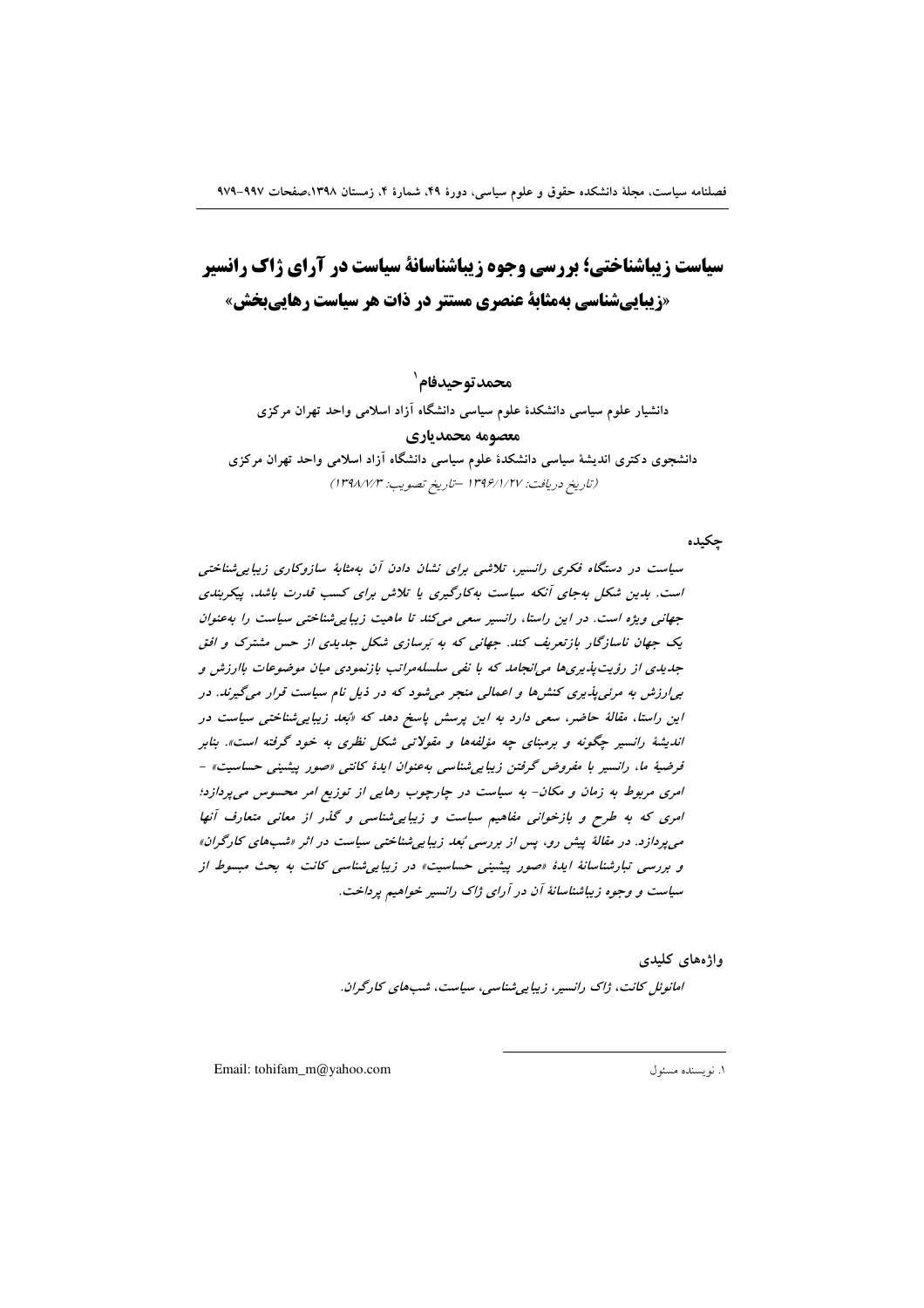دغدغهٔ رانسیر در همهٔ تحقیقات تاریخی و سیاسی، همانگونه که خود در کتاب ده تراذعان میدارد، «اشاره به بُعد زیبایی شناختی تجربهٔ سیاسی» است. در این زمینه باید توجه داشت که منظور رانسیر از زیبایی شناسی، نه امری مربوط به هنر و ذوق، که نزدیک به ایدهٔ کانتی «صور پیشینی حساسیت» است، بلکه امری است مربوط به زمان و مکان بهمنزلهٔ شکل های پیکربندی مکانی و زمانی در جامعه که سهم هر کسی را مشخص میکند. رانسیر با چنین دغدغهای در آثار خود به سیاست در راستای کوششی برای پیکربندی مجدد دستهبندیهای زمان و مکان مى پردازد.

سیاست، در این راستا، کنشها و کاربستهایی را شامل می شود که با رهایی از پیکربندی مکانی و زمانی، رایج ترین دستهبندیهای آن را بی|عتبار میکند. سیاست بهمثابهٔ شکل متفاوتی از اختلاف در راستای شکل بخشی به فضای همگانی به واژگونی بنیادین دستهبندیهای تجربه و پیکربندی مجدد آن می پردازد. این خود سبب بَرسازی شکل جدیدی از حس مشترک، و افق جدیدی از رؤیتپذیریها، گزارهپذیریها و انجامپذیریها میشود که با نفی سلسلهمراتب بازنمودی میان موضوعات باارزش و بی|رزش به مرئیپذیری کنشها، ایجاد فضاها و روابط مبتنی بر پیکربندی مجدد مادی و نمادین قلمرو امر مشترک منجر میشوند. این شکل جدید از حس مشترک به کاربستهاییمی انجامد که در ذیل نام سیاست قرار می گیرند.

مقالهٔ حاضر، با تمرکز بر این بخش از آرای رانسیر بهطور مشخص تلاشهای فکری او را در این زمینه برجسته میکند؛ تلاشی در تقابل با روایتهای یکطرفهٔ پیشرفت و انحطاط که با شناسایی کنشها و تجربههایی در حوزهٔ سیاست و زیباییشناسی، فرایند رهاییبخشی در آنها را بررسی کند. به نظر می رسد که *شبهای کارگران؛ رؤیای کارگران قرن نوزدهم فرانسه* ۵ مدخل مناسبی برای ورود به این بحث باشد. آنهم در جایی که کارگران توزیع کهنهٔ امر محسوس ٰ را در شکلی از پیکربندی یک زمان و مکان باطل میکنند و به انقلاب در دستهبندیهای زمان

مقدمه

<sup>1.</sup> Proletarian Nights: The Workers' Dream in Nineteenth-Century France

۲. رانسیر توزیع امر محسوس را «نظام واقعیتهای بدیهی ادراک حسی» میداند که وجود یک چیز همگانی و مرزبندیهای تعریف کنندهی سهمها و جاهای مربوطهی درون آن را به طور همزمان آشکار میکند. توزیع محسوسات آشکار میکند که چه کسانی میتوانند سهمی داشته باشند در آن چیزی که به کل جماعت تعلق دارد، آن هم بر اساس کاری که انجام میدهند و زمان و فضایی که این فعالیت در اَن اجرا میشود. توزیع امر محسوس معلوم میکند که در یک فضای مشترک چه چیز رویتپذیر است و چه چیز نیست، چه چیز از زبانی مشترک برخوردار است و چه چیز نیست. این توزیع و بازتوزیع جایگاه ها و هویتها، این تملک و باز تملک است که توزیع امر محسوس خوانده میشود. بدین ترتیب، «توزیع» اشاره دارد هم به اشکال شمول هم به اشکال کنارگذاری. در این میان منظور از «امر محسوس»<sup>۲</sup> نه اَن چیزی که نشان دهندهی ذوق یا خوش-سلیقگی است بلکه اَن چیزی است که «aesthetic» است یا قابلیت اَن را دارد که از طریق حواس به فهم دراًید..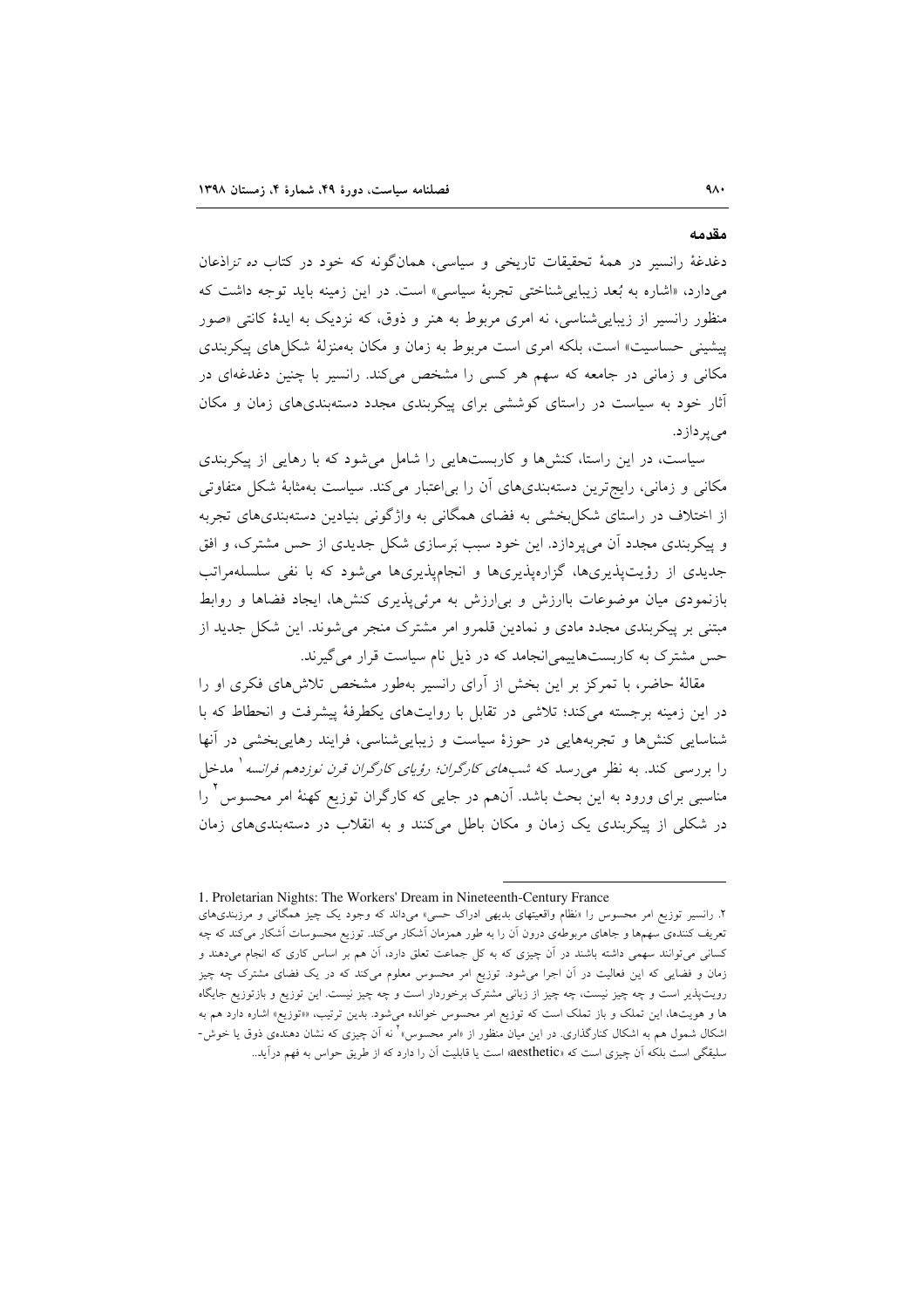می پردازند. طرحی که با پیشفرض گرفتن برابری در اندیشه و دستگاه فکری او به بُعد زیبایی شناسانهٔ تجربهٔ سیاسی می پردازد. جایی که سیاست با بی اعتبار سازیدستهبندیهای زمان و مکان، به دست کارگران محقق می شود. جستار حاضر با بحث بر سر هستهٔ نظری موجود در این اثر مقدماتی را برای پرداختن به بُعد زیباییشناختی سیاست فراهم خواهد أورد. چراکه دغدغهٔ رانسیر در این اثر در سراسر تحقیقات تاریخی و سیاسی او حضور دارد. این مسئله، خود به ایجاد مقدماتی برای ورود به مبحث زیبایی شناسی و پس از آن سیاست فراهم می سازد.

در مقالهٔ حاضر در برابر این پرسش که «بُعد زیباییشناختی سیاست در اندیشهٔ رانسیر چگونه و برمبنای چه مؤلفهها و مقولاتی شکل نظری به خود گرفته است؟» با مفروض گرفتن زیبایی شناسی به عنوان ایدهٔ کانتی «صور پیشینی حساسیت» - امری مربوط به زمان و مکان-سیاست را در چارچوب رهایی از توزیع امر محسوس بررسی می شود. بدین ترتیب، پس از بررسی بُعد زیباییشناختی سیاست در اثر *شبهای کارگران* و بررسی تبارشناسانهٔ ایدهٔ «صور پیشینی حساسیت» در زیبایی شناسی کانت به تفصیل دربارهٔ سیاست و وجوه زیبایی شناسانهٔ آن در آرای ژاک رانسیربحث خواهد شد.

## زیباییشناسی سیاسی تجربهٔ کارگران در قرن نوزدهم

ژاک رانسیر بهعنوان یکی از فعالترین اعضای حلقهٔ اَلتوسر و یکی از دستیاران او در قرائت مجدد «سرمایهٔ»<sup>۱</sup> مارکس، در اواخر دههٔ ۱۹۶۰ از مارکسیسم ساختاری استادش بُرید، چراکه «همچون دانشجویان مبارز در مه ۱۹۶۸ تصورمی کرد که ساختارها میانهای با خیابان ندارند» (رانسیر، ۱۳۹۱: ۴). برای رانسیر، قیام ماه می و قیام علیه آلتوسریسم تفکیکناپذیر بود. این دو قیام در کنار هم همچون کاتالیزوری برای واکنش گستردهٔ رانسیر به روشنفکران رادیکال و تلاش آنها برای ایجاد دانشی اجتماعی عمل میکرد. دانشی که نمیخواست هرچند نامحسوس، به ایجاد هنجارها و سلسلهمراتب جدیدی بپردازد، حتی درحالی که ترویج شورش اجتماعی برای سرنگونی گذشته بود (ranciere, 1989: xvii).

همانگونه که رانسیر در تم*اشاگر رهایی یافته* اشاره میکند، او به نسل<sub>ی</sub> تعلق داشت که میان دو خواست متفاوت در نوسان بود. «بنابر خواست اول، كسانى كه واجد دركى از نظام اجتماعی بودند باید به ستمدیدگان این نظام میآموختندکه برای مبارزه مسلح شوند. بنابر درخواست دوم، عالمان فرضی ما در واقع جاهلانی بودند که از معنای بهرهکشی و شورش هیچ نمی،دانستند و باید در میان همان کارگرانی آموزش می،دیدند که آنها را جاهل می انگاشتند» (رانسیر، ۱۳۹۰ب). در این زمینه، او بههمراه گروهی از همفکرانش در دههٔ ۱۹۷۰ در پاسخ به

1. capital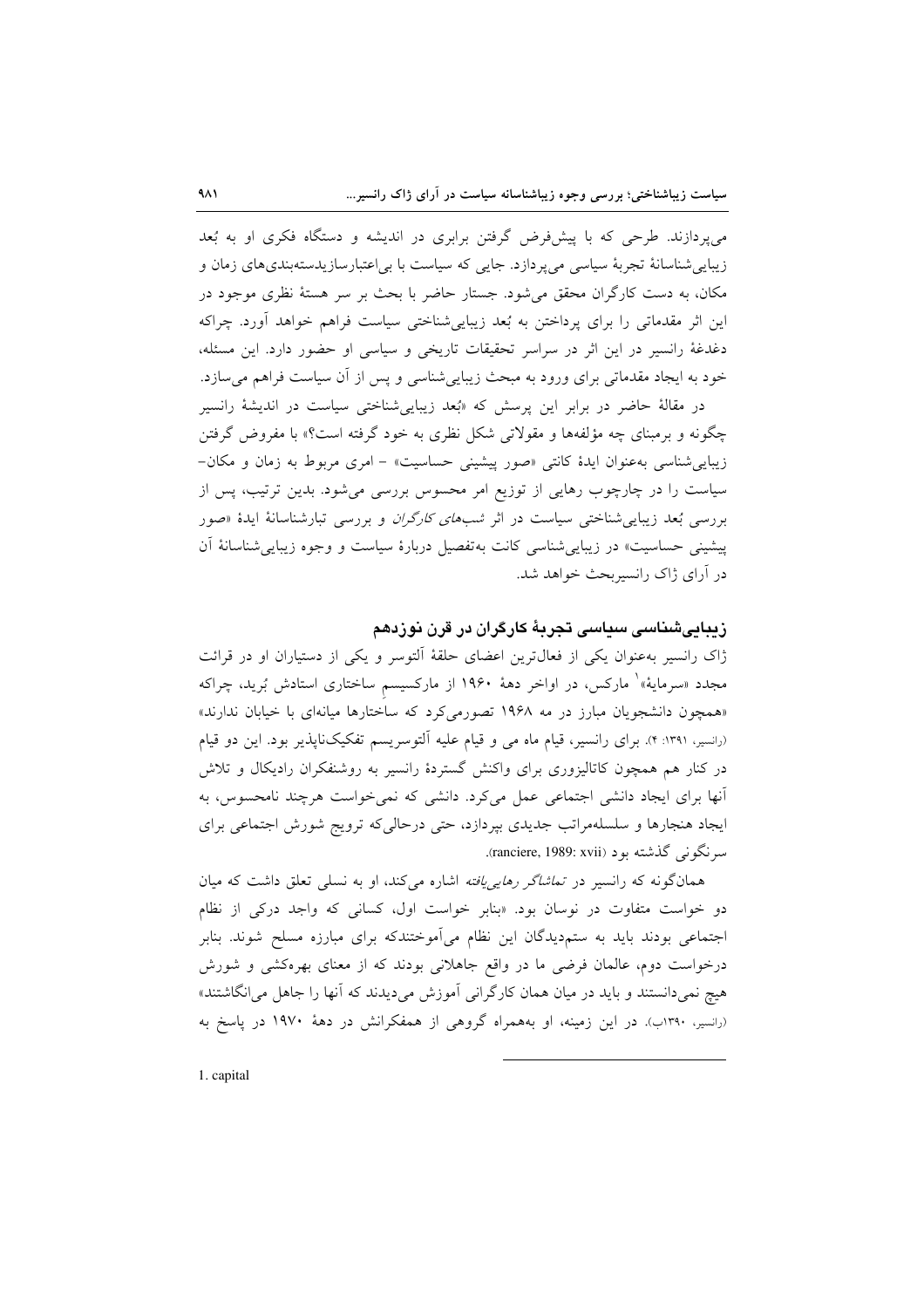خواستهای دوگانهٔنسلشان به مطالعهٔ آرشیوهای طولانی طبقهٔ کارگر برای کشف حقیقت مارکسیسم بهمنظور مسلح ساختن انقلابی جدید یرداختند. آرشیوهایی که در آرشیوهای رسمی به حساب نمی آمدند؛ مطالعاتی که به بنیانگذاری نشریهای با عنوان *شورشهای منطقی* ٰ در سال ۱۹۷۵ منحر شد.

هدف اصلی این نشریه بازخوانی نوشتههای بایگانی شدهٔ کارگران قرن نوزدهم بود، «کارگرانی که عزم جزم کرده بودند تا خواهشها، آرزوها و رؤیاهای خویش را با زبان خویش به رشتهٔ تحریر کشند» (رانسیر۱۳۹۱: ۴). رانسیر در پی پاسخ به این مسئله بود که اگر روشنفکران تصویر روشنی از کارگران ندارند،دستکم به تصویر کارگران از خودشان پی ببرند. اینکه آنها چگونه مبارزه میکردند و تجربهٔ مبارزاتی آنها چه درسهایی برای امروز میتوانست داشته باشد. این سؤالات و مباحث با برخورد رانسیر به متونی غافلگیرکننده مسیر فکری او را تغییر داد، متونی که یکی از ریشههای سوسیالیسم قرن نوزدهم را معرفی می کرد.

به گفتهٔ رانسیر، «روزی از روزهای ماه مه، هنگامی که به نامهنگاری دو کارگر در دههٔ ۱۸۳۰ رجوع کردم تا دربارهٔ وضعیت و شکلهای آگاهی کارگران در آن زمان اطلاعاتی بهدست آورم، در کمال شگفتی به چیزی کاملاً متفاوت برخوردم: ماجراجویی۵های دو گردشگر در روزهای ماه مهی متفاوت در ۱۴۵ سال پیش» (رانسیر، ۱۳۹۰ب). شرح حال آنها هیچ شباهتی به روز استراحت کارگری نداشت که باید قوای جسمی و روحی خود را برای هفتهٔ کاری پیش رو تجدید می کرد، «بلکه دستبرد به نوع یکسر متفاوتی از اوقات فراغت بود؛ اوقات فراغت زیباپرستانی که از شکلها و سایهروشنهای مناظر طبیعی لذت می برند، یا فراغت فیلسوفانی که در مسیر یا مسافرخانه به او برخوردهاند میگذارند تا ایمانشان را تبلیغ کنند» (رانسیر، ۱۳۹۰ب). آنچه این چند روز فراغت برای آن دو کارگر نامهنگار و رفقایشان به ارمغان آورد، شناخت وضعیت خویش و انرژی گرفتن برای روزهای کاری و مبارزهٔ پیش رو نبود، بلکه «پیکربندی مجدد اینجا و اکنون توزیع زمان و مکان، کار و فراغت، در لحظه حال بود. درک این گسست که درست در قلب زمان رخ داده بود آغازی شد بر بسط استلزامهای نوعی شباهت و قسمی برابری، آن هم در تقابل با تضمین سروری آن در وظیفهٔبی\نتهای کاهش دادن فاصلهٔ کاهش نایذیر. این دو کارگر خود روشنفکر بودند، همانگونه که هر کس و همهکس هستند» (رانسير، ١٣٩٠ب).

بهزعم رانسیر «اَن دو گردشگر و تماشاگر بودند، مانند محققی که یک سده و نیم بعد نامههای أنها را در کتابخانهای میخواند، مانند جویندگان نظریهٔ مارکسیستی یا توزیعکنندگان اعلامیههای در ورودی کارخانهها، میان روشنفکران و کارگران شکافی نبود که بخواهد پر

1. logical revolts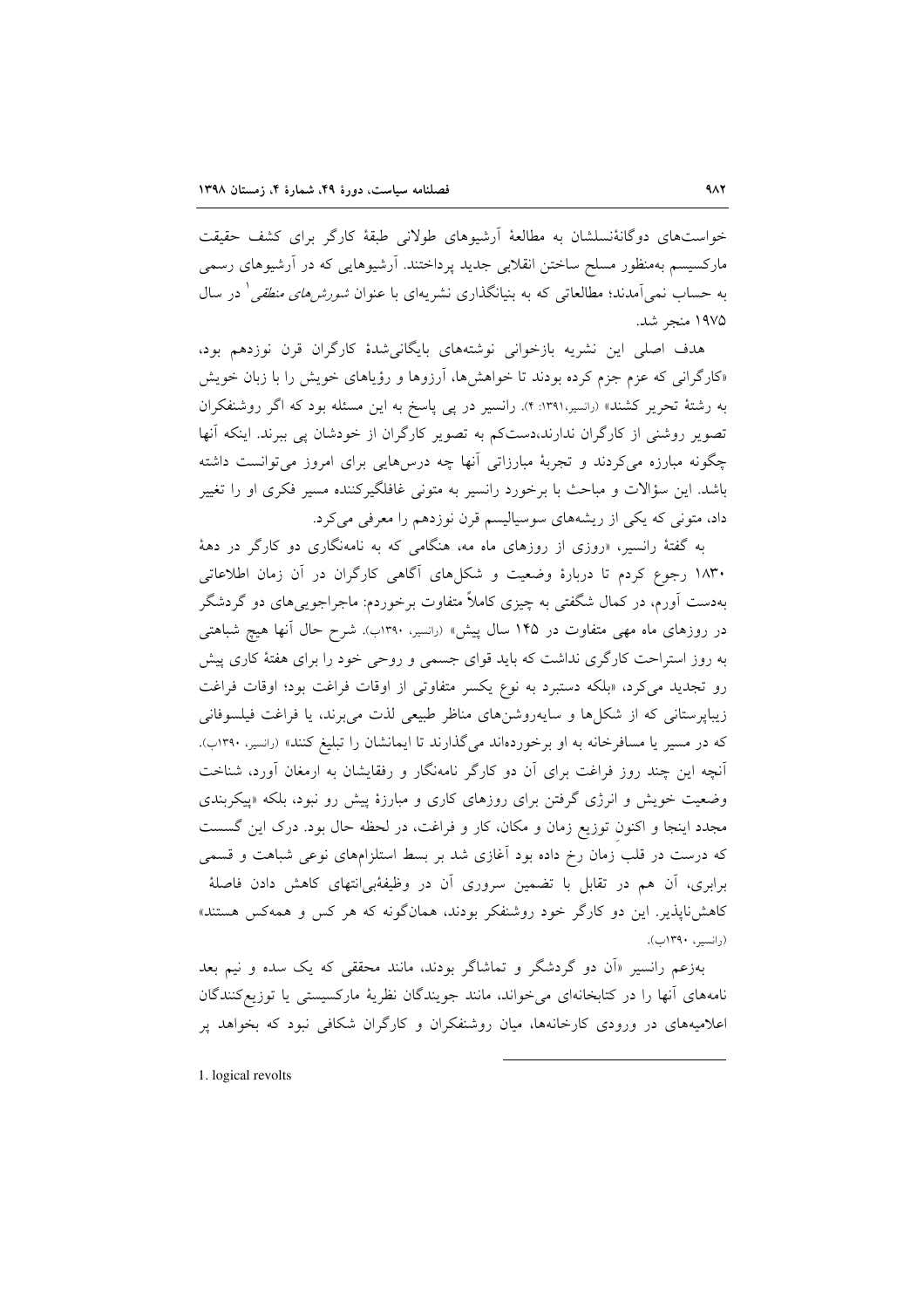شود، همانگونه که میان بازیگران و تماشاگران نبود. از این تجربه نتایج بسیاری دربارهٔ اَن گفتاری حاصل آمد که می توانست این تجربه را تبیین کند» (رانسیر، ۱۳۹۰ب). شرح داستان این روزها و شبها، برهم زدن سایر مرزها را نیز ضروری ساخت.

این داستان که از زمان، از دست دادن زمان و تصاحب مجدد آن حکایت میکرد تنها در صورتی معنا و اهمیت می یافت که به داستانی مشابه مرتبط می شد، داستانی که جایی دیگر و در زمانی دیگر و در قالب ژانری سرایا متفاوت گفته شده بود. اشارهٔ رانسیر به کتاب و جمهوری افلاطون بود، جایی که او «پیش از تاختن به سایههای دروغین تئاتر، توضیح می دهد که در اجتماعی بهقاعده هرکس کاری برای انجام دارد و اینکه پیشهوران اوقات فراغتی ندارند تا در جایی دیگر غیر از محل کارشان باشند و کار دیگری برای انجام ندارند غیر از آنچه طبيعت متناسب با ناتوانايي هايشان به آنها اختصاص داده است» (رانسير، ١٣٩٠).

رانسیر در تحقیقات خود همواره در حال جدایی از پروژهٔ التوسر بود که زمانی بهشدت درگیر أن بود. پروژهای که در موجزترین تعریف، تلاشی تمام،یار برای تبدیل مارکسیسم به علم بود؛ علم بهعنوان راه مقابله با آنچه به آن ایدئولوژی، آگاهی کاذب یا شناخت گمراهکننده گفته می شد. علمی که بهعنوان نوعی شناخت قابل اعتماد چیزی جز گفتار مارکسیسم نبود. «شاید اغراقآمیز نباشد اگر بگوییم هر پروژهای که رانسیر کار کرده، این تمایز و تمام دلایل آن را رد میکند» (chambers, 2011: 91). تمایزی که میان «تجربه لزوماً گمراهکننده از عوامل اجتماعی و اقتدار شبه علمی تمایز قائل بود» (Chambers, 2011: 91). به نظر می رسد او در لحظهای از تحقیقات خود از اَلتوسر کاملاً جدا شده و دیگر به اَن بازنگشته است. تحقیقاتی که سرانجام به کتابی با عنوان *شبهای کارگران؛ رؤیای کارگران قرن نوزدهم فرانسه تبد*یل شد که یکی از عجیبترین و دوستداشتنیترین آثار اوست. کتابی نه صرفاً فلسفی و نه تاریخی، متشکل از داستانهایی که به مقاومت از تاریخی شدن در برابر تمام چارچوبهای تاریخنگاری میپردازد.

رانسیر تأکید می کند که عنوان این کتاب اصلاً استعاری نیست و ایدهٔ *شبهای کارگران* به شبهای واقعی کارگران اشاره دارد. *شبهای کارگران*، رویای کارگران و آرتیزان های قرن نوزدهم است. آنهم نه بهمعنای سوسیالیستهای خیالباف یا تخیلی، بلکه بهمعنای کارگران و آرتیزانهایی که در حین کار به رؤیا، شعر و فلسفه میپرداختند. اینکه شبها دور هم جمع شده و به تولید مجله و روزنامه مشغول می شدند. در نوشتههایشان در مورد اتوپیاهای سوسیالیستی و کمونیستی داد سخن میدادند و این درحالی بود که برای عملی کردن آنها

۱. آرتیزان، برخلاف کارگر کارخانه که مهارت مشخصی ندارد، به کسی میگویند که در رشتهٔ خاصی و در تولید کالای خاصی مهارت دارد و این در مغایرت با کارگران سازمان پیچیده و جمعی تولید صنایع بزرگ است که از دید مارکسیتهای ارتدکس، پیششرط وقوع و ظهور انقلابهای رهاییبخش هستند.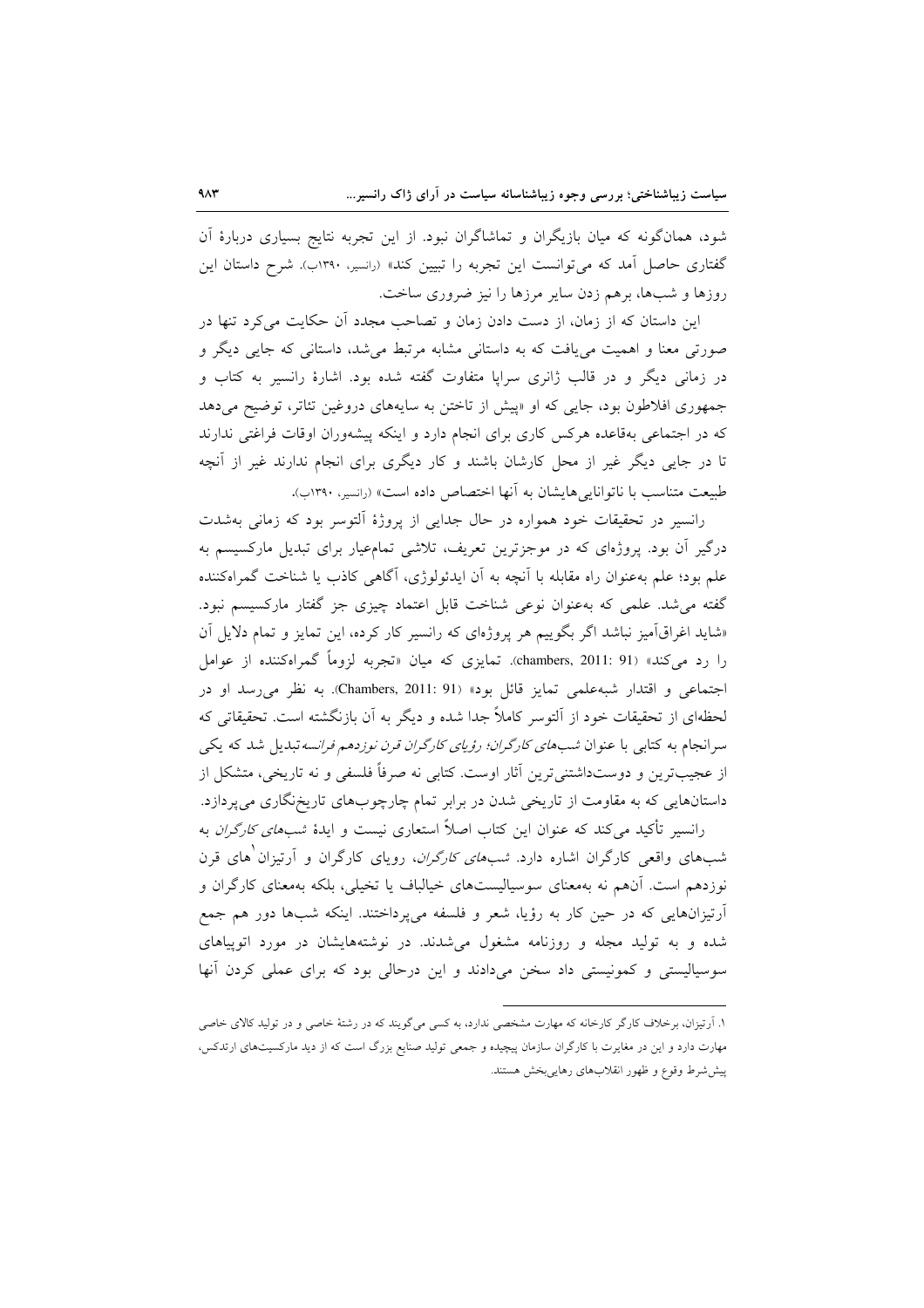کاری نمی کردند. «ایشان برخلاف تصور بسیاری از دلسوزان سوسیالیست، تنها در پی بهبود شرایط کار یا مالکیت کارخانهها نبودند؛ آنها سودای بنیادیءتی در سر داشتند؛ زندگی هر روزهای دیگر گون و بازیس گرفتن «زمانی» که دمبهدم از ایشان ربوده میشد» (رانسیر، ۱۳۹۱: ۵). رانسیر میخواست آن شبهای بی نظیر قرن نوزدهم را احیا کند که چند کارگر شعر می گفتند و فلسفه می بافتند و رؤیامی پرداختند؛ کارگرانی که تا دمیدن آفتاب شبزنده داری کرده و می نو شتند.

شاید بتوان گفت موضوع اصلی این کتاب «اَن شبهای بیرونکشیده از توال<sub>ی</sub> محتوم و طبیعی کار و خواب است. شبهایی که در حکم گسستها و وقفههایی نامحسوس و شاید به تعبیری، ملایم در روال معمول امور بودند که در آنها میشد به استقبال امر محال رفت، رؤیایش را در سر پرورد و به نظارهاش ایستاد؛ تعلیق آن سلسلهمراتب به یادگار مانده از عهد باستان که محکومان به کار را زیردست و منقاد کسانی می سازد که موهبت فکر به ایشان اعطا شده است. آنها شبهای شب زندهداری و کتاب خواندن بودند و روزهای کاری که کش میآمدند برای گوش سپردن به کلام رسولان و نطق آموزگاران خلق، برای آموختن، رؤیا پرداختن، حرف زدن و شاید نوشتن. آنها صبحهای یکشنبهای هستند که زود آغاز شدهاند برای دستهجمعي رفتن به دامن دشت و شبيخون زدن به سپاه سحر» (رانسير، ١٣٩١: ۵). اين كتاب، تاریخ پارهایحرفهایتکافتاده و استثنایی است، «تاریخ کوششی محال در راه تعیین هویت خویش در بن آن گفتارهای عظیمی که در آنها صدای طبقهٔ بورژوا را بهصورت یک کل میتوانشنید (رانسیر، ۱۳۹۱: ۶). بهزعم رانسیر، اگر یک بار هم شده، اجازه دهیم افکار آنانی که به حکم تقدیر قرار نیست فکر کنند بر ما گشوده شود، شاید دریابیم که «رابطهی نظم جهان با امیال کسانی که تابع این نظماند بهمراتب پیچیدهتر از آن است که گفتارهای جماعت روشنفکر قادر به درکش باشند. شاید از این پس در ردیف کردن کلمات پرطمطراق و بر زبان راندن احساسات و عواطف نظرگیر قدری فروتن شویم» (رانسیر، ۱۳۹۱: ۸).

روشی که رانسیر در *شبهای کارگران* به اشتراک میگذارد، راهبردی مشترک با روش شالودهشکنانهٔ تعیین نقاطی در متن است که نشاندهندهٔ تناقضهای پدیدآمده بهوسیلهٔ سرکوب «نوشتن» است. رانسیر فهمید که وقفهها و توقفهای زندگی کاری در زمانی اتفاق می افتد که کارگران سعی می کنند قدرتی را که برای دیگران در نظر گرفته شده است از آن خود سازند (ranciere, 1989: xvii). رانسير معتقد است هستهٔ مركزي رهايي در اين كتاب تلاشي براي گسستن از همان دستهبندی زمان است که تقویتکنندهٔ انقیاد اجتماعی بود؛ «همین دستهبندی بدیهی که کارگران باید در طول روز کار کنند و در طول شب بخوابند. از این رو، غلبه بر شب، خود نخستین گام در جهت رهایی اجتماعی است؛ پایهٔ مادی و نمادین یک بازپیکربندی حالت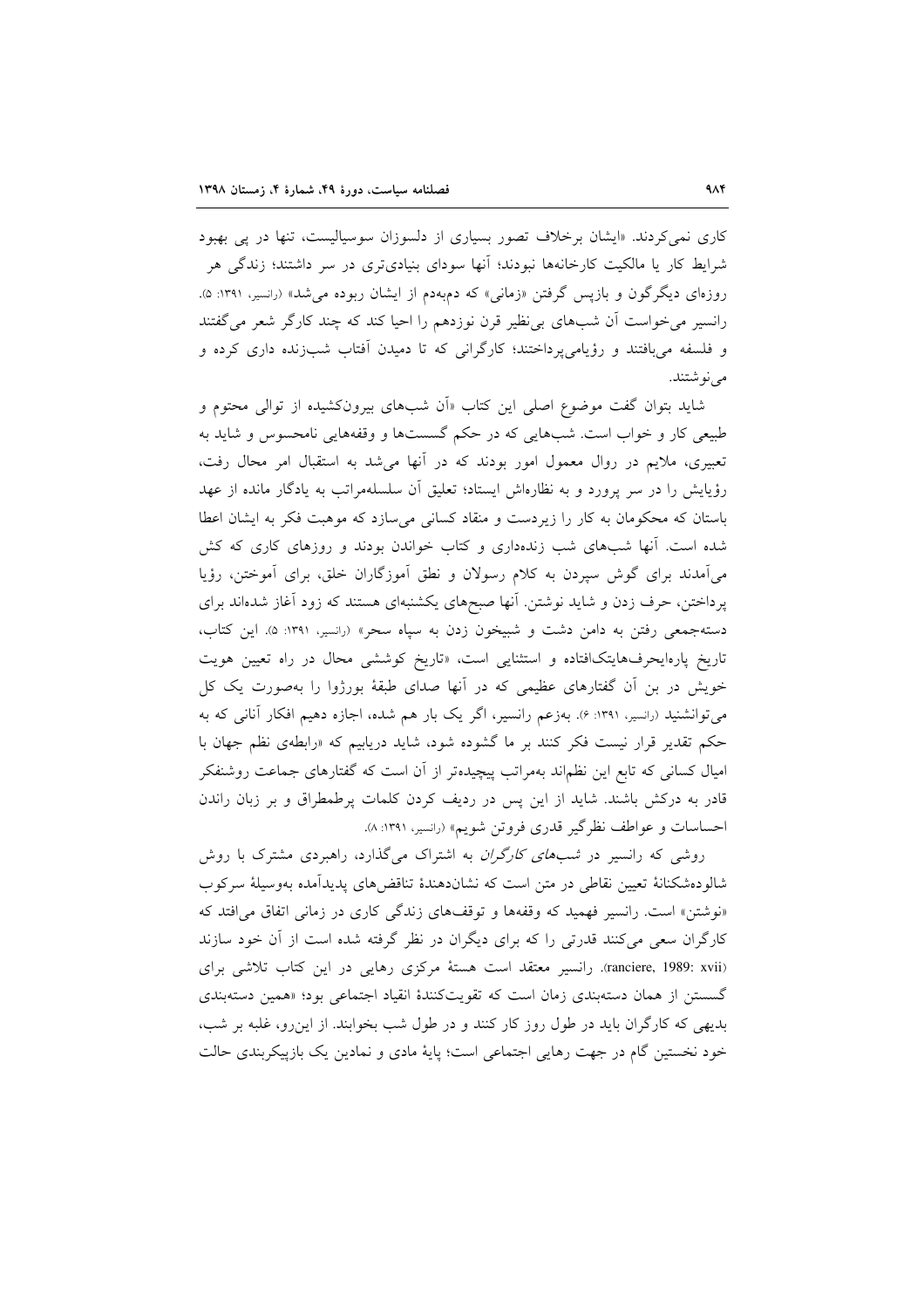دادهشدهٔ چیزها. آنها برای اظهار خود بهعنوان کسانی که در یک جهان مشترک سهیماند و قادر به نامیدن ایژهها و شرکتداشتن در یک جهان مشترکاند، باید زندگی فردی خود را بازپیکربندی کنند (رانسیر، ۱۳۹۰ الف: ۹). چنین مسئلهای به عقیدهٔ رانسیر، تجربهای حسی و شکلی از دستهبندی امر قابل درک است؛ توزیعی که براساس آن کارگر باید شب را به خواب سیری می کرد تا نیروی کار فردا را داشته باشد. این توزیع، برمبنای حکمی بود که افلاطون در کتاب *جمهور* خود بدان پرداخت.

برمبنای نظم افلاطونی، هر کس می بایست در جای خود و حرفهٔ خود باشد و بدان بیردازد. حکمی که طبق آن «کارگران حق ندارند همزمان به دو کار بیردازند» (به نقل از رانسیر، ۱۳۹۲: ۵۵). رانسیر همین تعریف از کارگر را بهعنوان توزیع امر محسوس در نظر گرفته و نتیجه میگیرد که در این صورت «قلب "انقلاب" دستهبندی زمان است» (رانسیر، ۱۳۹۲: ۵۵). کوششی برای پیکربندی مجدد دستهبندیهای زمان و مکان که پراکسیس کار در چارچوب اَن تحقق می یافت و در أن واحد مجموعهٔ کاملی از روابط را در چارچوب میگرفت. یعنی روابط میان پراکسیس یا عمل کارگران- جایدادهشده در مکانی خصوصی و در قالب نوعی جایگزینی یا تناوب زمانی معین کار و استراحت- و شکلی از مرئی بودن که با نامرئی بودن عمومی شان برابری میکرد؛ (رانسیر، ۱۳۹۲: ۵۵). این پیکربندی مجدد در یک انقلاب زیبایی شناسانه به رهایی کارگران از دستهبندی زمان منجر میشد. رهایی از حکم افلاطونی ٰ بهمثابهٔ توزیع امر محسوس که به چارچوببندی مجدد زمان و مکان منجر میشد. امری که در نهایت به بیان کردن و صدا بخشیدن به تجربهٔ کارگران بهمنزلهٔ تجربهای مشترک در زبان مناظرهٔعمومی می(نجامد. درجاییکه سیاست بهعنوان کنشهایی چون شبزندهداری، نوشتن، فلسفیدن و … از سوی کارگران در دهههای ۱۸۳۰ و ۱۸۴۰ امر سیاسی را در راستای رهایی از نظم نمادین به ارمغان مي آورد.

تلاش رانسیر در توجه به بُعد زیباییشناختی امر سیاسی در این کتاب ما را به بحث دیگری در زمینهٔ تبارشناسی واژهٔ زیباییشناسی در اَرای رانسیر یعنی ایدهٔ کانتی «صور پیشینی حساسیت» سوق میدهد. زیباییشناسی بهعنوان امری مربوط به زمان و مکان که امر سیاسی را در بازپیکربندی دستهبندیهای زمان و مکان محقق می ساخت. به نظر می رسد تبارشناسی و کاوش در زیبایی شناسی، زمینهٔ مناسبی را برای چیرگی بر زوایای تاریک سیاست در آرای رانسير فراهم خواهد ساخت.

۱. این حکم افلاطونی که مدعی است کارگران وقت ندارند همزمان دو کار را انجام دهند که تعریفی از کارگران برحسب توزیع امور محسوس تلقی می شد: کارگر کسی است که وقت ندارد هیچ کاری غیر از کار خودش انجام دهد (رانسیر، ۱۳۹۲:  $(\Delta \Delta)$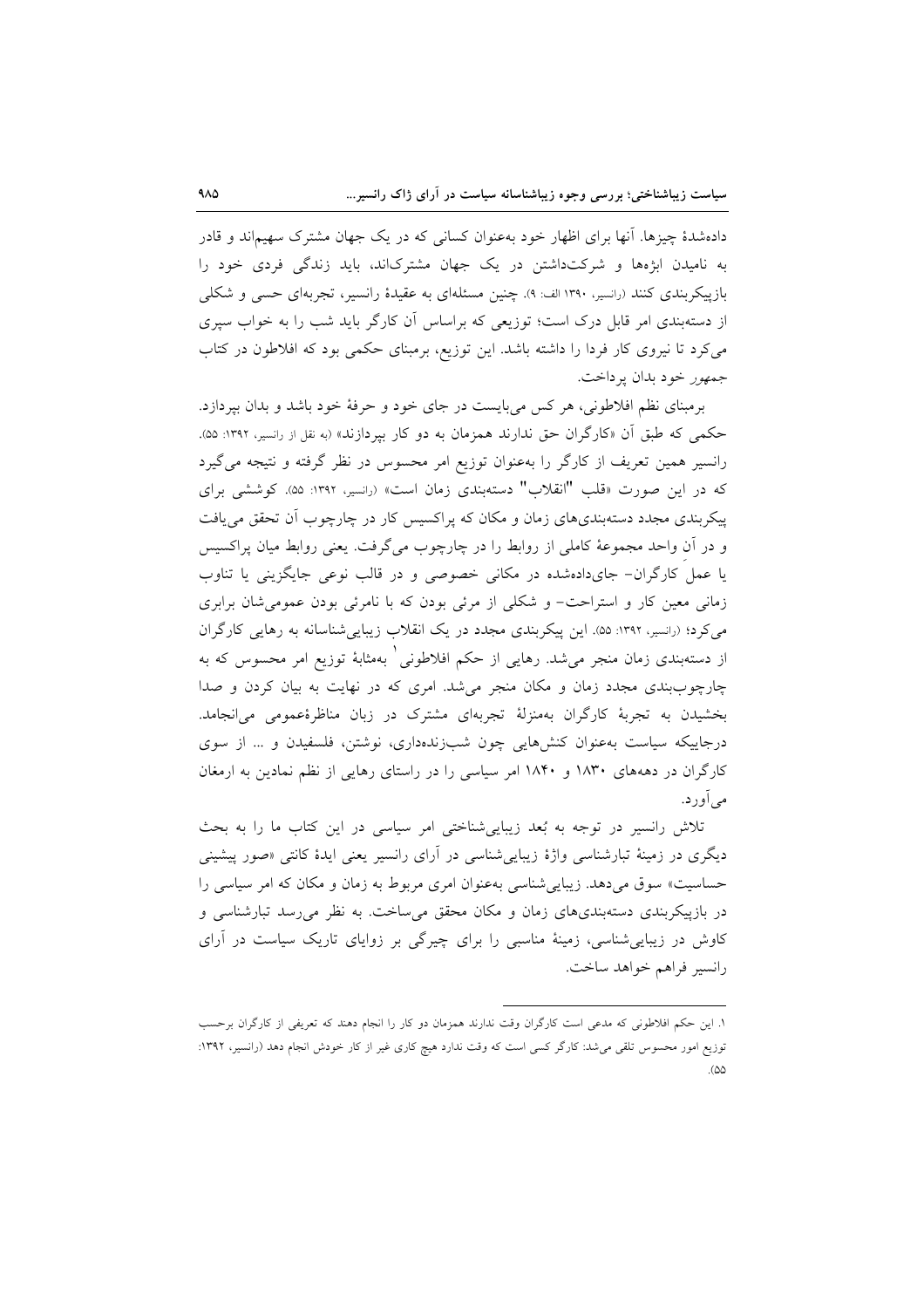از انقلاب زیباییشناختی کارگری به انقلاب زیباییشناختی در عرصهٔ هنر رانسیر امکان برقراری رابطهای خاص میان انقلاب زیبایی شناختی کارگران در *شبهای کارگران* که به واسطهٔ آن ادراکشان از خود را از نو چارچوببندی کردند و نوعی انقلاب زیبایی شناختی گستردهتر را محتمل میداند. «انقلابی که رژیم بازنمودی<sup>۱</sup> هنرها را، از طریق نفي، اولاً، سلسلهمراتب موضوعات و ژانرهاي والا و يست، دوما تفوق ارسطويي ماجرا يا آکسیون بر زندگی و سوما، شاکلهٔ سنتی عقلانیت برحسب اهداف و وسایل، علتها و معلولها، سرنگون کرد» (رانسیر، ۱۳۹۲: ۵۷). در شکلی اساسی تر و بنیادیتر، رانسیر به این مسئله یک شکل تاریخی هم میدهد. زیباییشناسی برای رانسیر اسم، یک رژیم است و یک رژیم تاریخی تفکر دربارهٔ هنر است. بهطور مختصر رانسیر معتقد است که در یونان قدیم فکر کردن به هنر آغاز می شود؛ فکر کردن همراه با تأمل به هنر که در قالب رژیمهای هنری بدان پرداخته می شو د.

در واقع، پیش فرض مهم پروژهٔ رانسیر این است که ما ابتدا باید تکلیف خودمان را با مفهوم زیباشناسی روشن کنیم. در اینجا خبری از علم یا نظمی به نام زیبایی شناسی وجود ندارد بلکه شیوهٔ خاصی از تفکر مطرح است. بدینترتیب، ابژههای هنری بهنوعی ابژههای فکری هستند. این تمام دغدغهٔزیباییشناسی از نظر رانسیر است. اینکه اعیان یا قلمرو هنر، در ضمن اعيان و قلمرو فكر هستند و شما فقط بايد أن شيوهٔ خاص فكر كردن را معرفي كنيد.

رانسیر در پیش فرض ذاتی پروژهٔ خود زیبایی شناسی را در چنین پس زمینهای بهکار برد. آنهم نه همچون علم یا رشتهای که به هنر میپردازد بلکه زیباییشناسی را مختص به روش تفکری در نظر گرفت که با توجه به اشیای هنری نضج گرفته است و آنها را بهمنزلهٔ مواد تفکر قلمداد میکند. «از اینهم مبناییتر، زیباییشناسی عبارت است از رژیم تاریخی خاص اندیشیدن در باب هنر و ایدهای از فکر، حسب اینکه اشیای هنری مواد تفکر هستند» (رانسیر، ١٣٩٣(ب: ١٢).

### زيبايىشناسى بەمثابة ايدة كانتى «صور ييشينى حساسيت»

استعمال مفهوم زیبایی شناسی به سال ۱۷۵۰ یعنی به زمانی بازمیگردد که کتاب *رسالهای دربارهٔ حسیات* توسط بومگارتن نوشته شد. بومگارتن در این کتاب مفهومی را بهکار می برد که می توان بر آن نام «دانایی حسبی»، «علم محسوس»، یا «معرفتی مبتنی بر حواس» کمخداشت که در حد فاصل ادراکات حسی ما و در میان حواس پنجگانه اتفاق می|فتد. بومگارتن از این اصطلاح

1. representational regime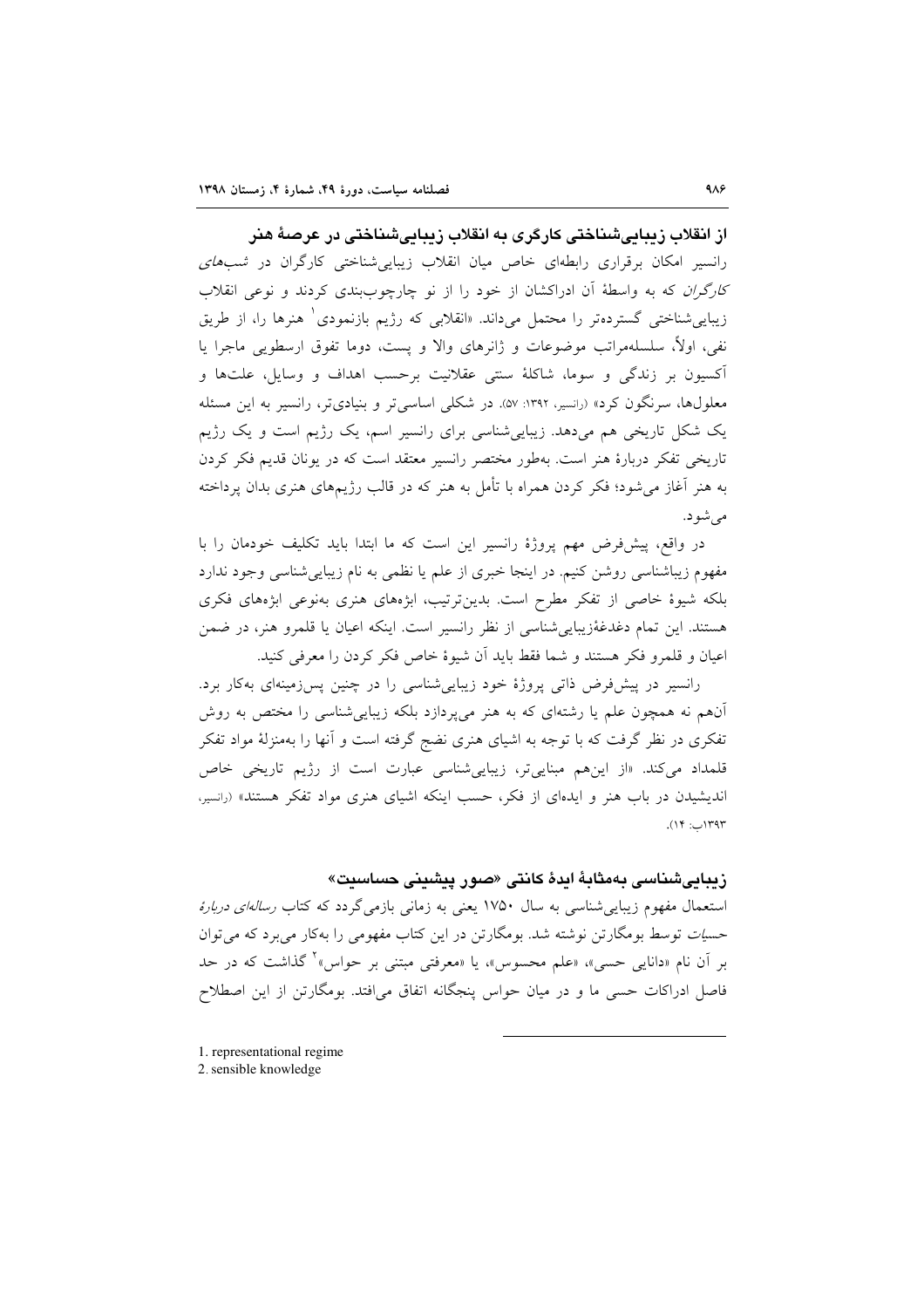«بهمنزلة قلمرو معرفت استعلالي، دانايي مبهم يا «مغشوش» در عين حال واضحى مراد مي كند که با دانایی واضح و متقن حاصل از منطق در تباین است» (رانسیر، ۱۳۹۳ب: ۱۴). از نظر او این شناخت مبهم زمانی شکل میگیرد که مفاهیم بر روی دادههای حسی قرار میگیرد. شکلی از شناخت که هم وضوح دارد و هم به یک معنا آشفته است. شناختی بسیار گسترده و مغشوش که «ادراک حسی، تخیل، احساس، وجد، ذوق، والا، هیجانات، خاطره و غیره را در برمیگرفت» (ژیمنر، ۱۳۹۳: ۱۱۱). شناختی که اگرچه واضح است، هنوز آشفته و نامتمایز است و مغشوش به نظر می آید. «از منظر بومگارتن لذت ما از زیبایی شناسی مبتنی بر دریافت شیوهٔ چیدمان عناصر یک اثر هنری است که در کنار هم قرار گرفتهاند و این دریافت، تهی از صحت و دقت عقلایی است که دکارت مروج آن بود» (Eldridge, 2003:49).

نظریهٔ کانت در برابر و در تقابل با چنین شکلی از شناخت بود که در سال ۱۷۹۰ کتاب *نقد* قوهٔ حکم ٰ را منتشر ساخت. *نقد قوهٔ حکم* اصولی را بررسی میکند که در آن ما می توانیم در ثبت زيبايي شناختي جهان واكنش نشان دهيم» (Wayne, 2014: 17). «موضوع اصلي نقد سوم – قوهٔحکم- ساختار و کارکردی مشابه قوهٔ تخیل دارد که در قلمرو شناخت میانجیگر حس و فاهمه است. از دید کانت، هنر کار خود را از مفهوم آغاز نمی کند بلکه مفهوم را بهطور ضمنی تحقق میبخشد، به بیان دیگر، هنر میتواند بهصورت شهودی (یا حسی) همان چیزی را تحقق بخشد که شناخت و اخلاق می باید تحقق بخشند» (کاراتانی، ۱۳۹۶: ۴۹). کانت آشکارا امیدوار است که در نقد سوم نشان دهد قدرت حکم زیبایی شناختی ممکن است بهمانند مسیری واسطهمند ميان نيمههايتركخوردة معمارى فلسفى او عمل كند (Wayne, 2014: 17). يعنى به عنوان واسطهای میان نقد اول و دوم او که در واقع پیونددهندهٔ این دو نقد است. در اینجا کانت «زیباییشناسی» را بهعنوان یکی از انواع حکم مطرح میکند. «پل گایر بر شرحی که بر فلسفهٔ کانت نگاشته است، متذکر می شود که نقد سوم در واقع پلی است میان نقد اول و نقد دوم در راستای یک نظام جامع فلسفی» (Guyer, 2006: 307). کانت به تأسی از بومگارتن در نقد سوم از مفهومهای نامتعین سخن میگوید. مفاهیمی نامتعین که قرار است در قالب حکمهایی به پیوند احکام اول و دوم منجر شوند؛ مفهومهای حدی یا مرزی یا مفاهیمی که تکلیفشان روشن .<br>نست.

فرمها یا صورتهای ادراک حسی که پیشینیاند، یعنی ماقبل تجربی اند و از تجربه گرفته نمی شوند. فرمهایی که بهصورتقالبهای آماده در ذهن ما هستند. دادههای حسی، چیزی است كه كانت نامش را كثرت مى گذاشت. اين كثرتها بهصورت مغشوش وارد ذهن ما مى شوند.

1. the critic of judgment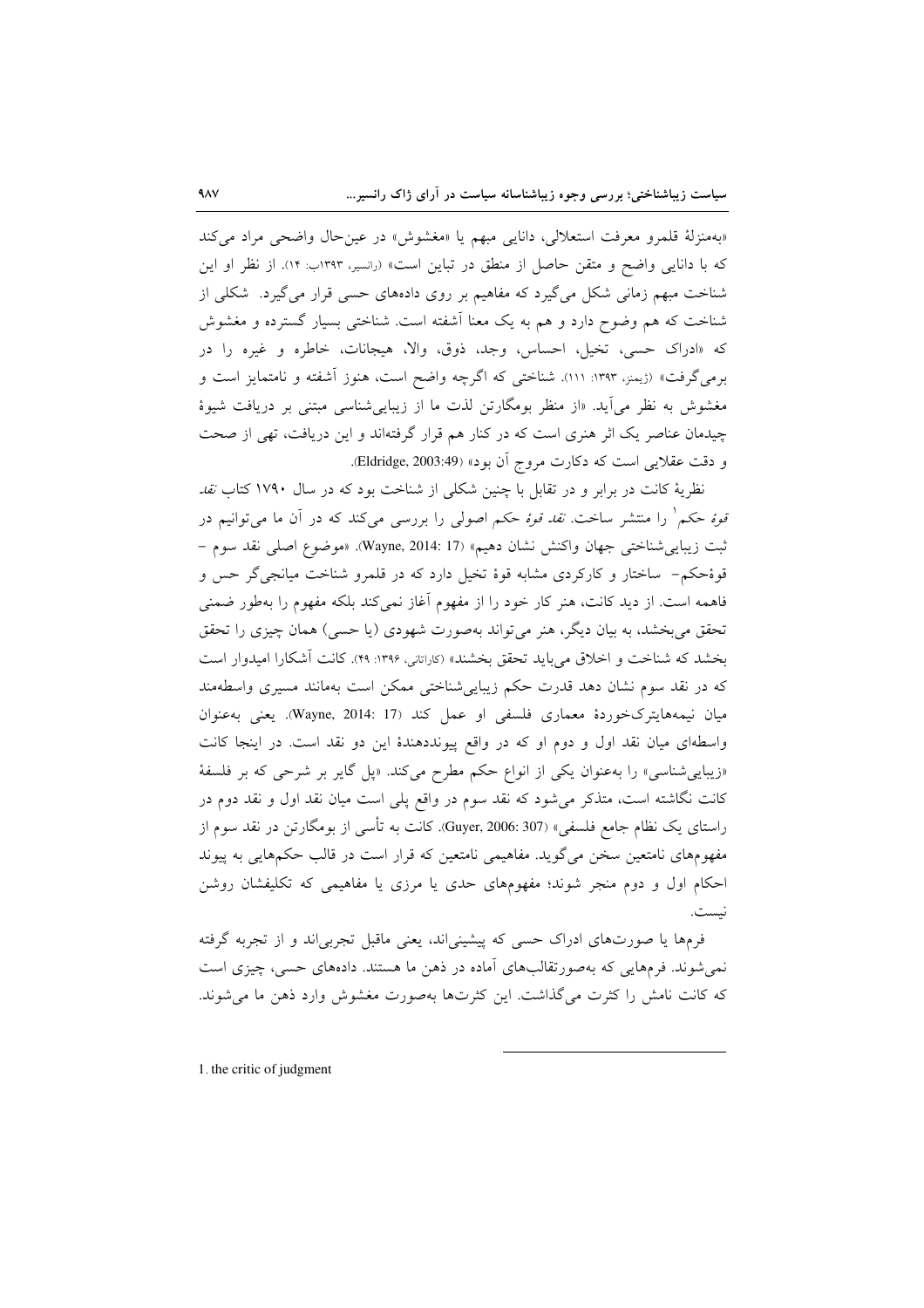ولی وقتی ما مفهومها را بار آنها میکنیم، در قالبهای روشن و متمایز قرار میگیرند. ما بهواسطهٔ برخورداری از فرمهای مشخص ادراک حسبی است که می توانیم جهان را بشناسیم. اگر این فرمها نباشند یا به قول کانت اگر این ظرفیت نباشد، چیزهایی که ما از طریق حواسمان دریافت میکنیم از هم می پاشند و در حالتی آشفته باقی میمانند. «از همین رو کانت یادآوری می کند آنچه وی میگوید «نه در مورد منشأ خود تجربه، بلکه دربارهٔ پَس نَهفتِ تجربه است» .(Scruton, 2001: 32)

کانت در نقد سوم مبحث ذوق را مطرح میکند و در آنجا این آنتی $نومی را دربارهٔحکمهای$ ذوقی و سلیقهایلحاظ میکند که این احکام همدیگر را نقض میکنند، ولی هر کدام جدا از آن یکی و به اندازهٔ آن یکی معتبر و موجه به نظر می رسد. بهزعم کانت، «حکمهای ذوقی لاجرم ذهنی (یا فردی) است، در همان حال که این حکم باید بهنحوی کلی هم باشد» (کارانانی، ۱۳۹۶: ۵۲). در این راستا، «وقتی حکم به زیبایی عینی میدهیم، برآنیم که هر کس دیگری هم که عین مزبور را ادراک میکند باید حکم به زیبایی آن دهد و همپیوند با آن، در لذتی که از آن کسب می کنیم شریک باشد. ولی این کلیت «مبتنی بر مفاهیم» نیست، یعنی ادعای شخص بر توافق، مبتنی بر اندراج عین مزبور تحت عنوان این یا آن مفهوم نیست (برای مثال وقتی به سبز بودن چیزی حکم میدهیم، این ادعا برمبنای نسبت دادن ویژگی سبز بودن آن عین و لذا، اندراج آن تحت مفهوم سبز صورت مى پذيرد). نتيجهٔ اين امر آن است كه احكام ناظر به زيبايي، على رغم اعتبار کلی شان، اثبات شدنی نیستند: هیچ قاعدهای وجود ندارد که توسط أن بتوان کسی را مجبور کرد که حکم دهد چیزی زیباست. بهطورمؤکدتر باید گفت احکام ناظر به زیبایی را نبايد حمل كنندهٔ مفهوم زيبايي بر موضوعاتشان دانست. آنطور كه بعداً در مبحث «آنتيiومي ذوق» به نظر میرسد که کانت به این ادعای حداکثری برمیگردد و میگوید حکم ناظر به زیبایی مبتنی بر مفهوم نامتعین است» (گینزبورگ، ۱۳۹۵: ۵۲-۵۴). در واقع، نقد سوم کانت برای چنین تناقض و تنشی در شناخت ما نسبت به ابزههای زیباشناسی است.

در سراسر توصیفات مختلف کانت از احکام ناظر به زیبایی دوگانگی بنیادینی بین دو مجموعه ویژگی ظاهراً متضاد جریان دارد. از یکسو، احکام ناظر به زیبایی مبتنی بر احساس اند و نمي توان أنها را اثبات كرد. از سوى ديگر، احكام ناظر به زيبايي از اين حيث كه متضمن میل به عین نیستند شباهتی به احکام ناظر به امر مطبوع ندارند؛ مهمتر و اساسی تر اینکه احکام ناظر به زیبایی ادعایی هنجاری مبتنی بر توافق همگان دارند (گینزبورگ، ۶۴ و ۶۵).

تبارشناسی این مفهوم از بومگارتن تا کانت در نهایت به انقلاب زیبایی شناختی در قرن نوزدهم در جنبش رمانتیکها انجامید. در واقع «در زمینهٔ رمانتیسم و ایدهآلیسم پساکانتی – از طریق نوشتههای شلینگ، برادران شلگل و هگل- بود که زیبایی شناسی به تفکر هنری اطلاق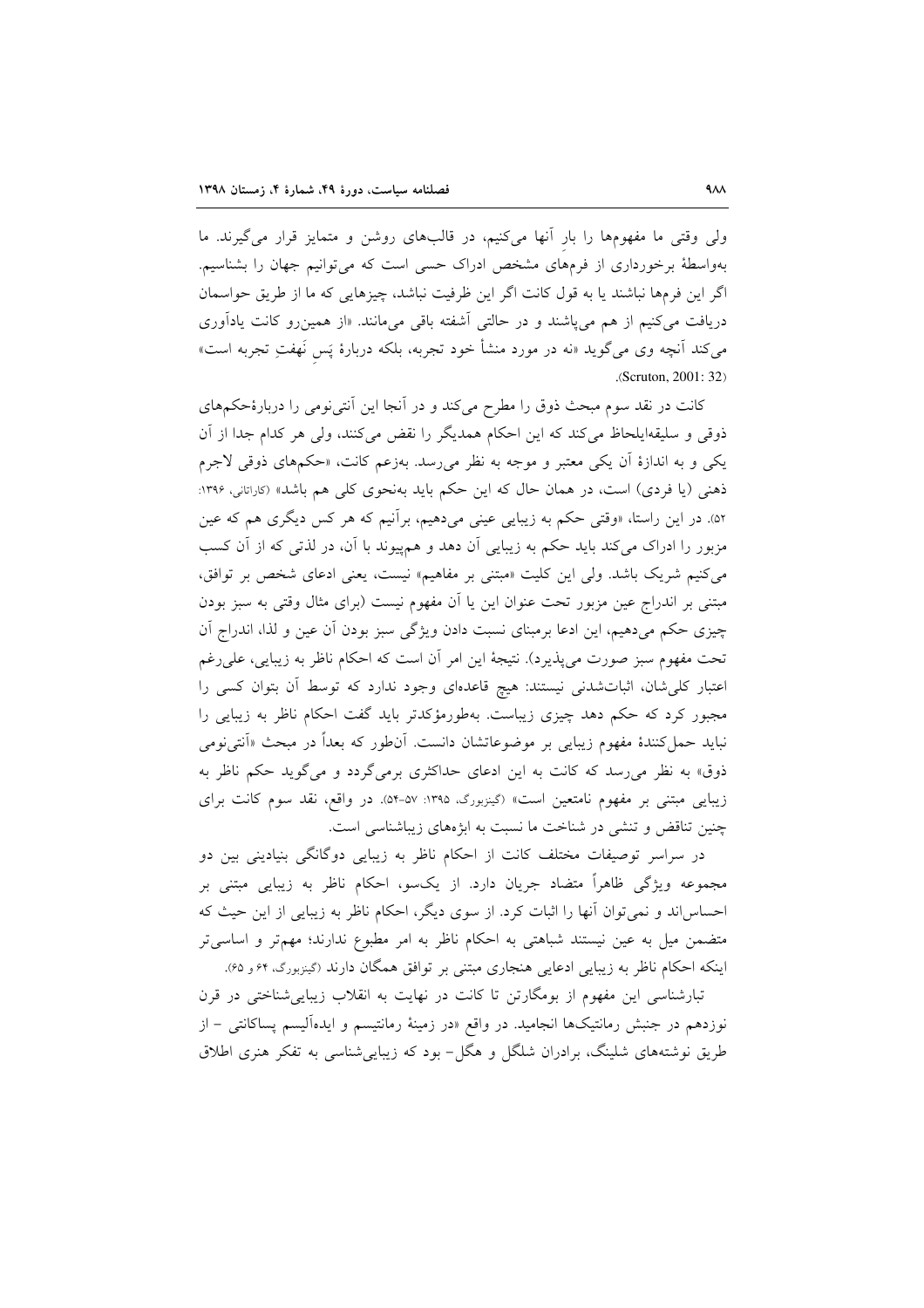شد، ولو اینکه به بی تناسبی این اصطلاح پیوسته اشاره شده است» (رانسیر، ۱۳۹۳ب: ۱۴ و ۱۵). در اين جنبش «تعريف بومگارتن از محسوس بهمثابهٔ ايدهٔ «مغشوش» با تعريف كانت از محسوس بهمثابهٔ چیزی نامتجانس با ایده جمع بندی میشود» (رانسیر، ۱۳۹۳ب: ۱۵). «از این رو دانش مغشوش نه مادون دانش بلکه بهمعنای دقیق کلمه، فکری است که ناظر بر تفکر نیست» (رانسیر، ۱۳۹۳ب: ۱۵). بدین ترتیب معلوم شده که ادعای کانتی دربارهٔ سنسوریومی ٔ خاص [نظام حسّی خاص، نوع خاصی از زمان و مکان] که سلسله مراتب فرم و ماده یا فهم و حساسیت را بی|عتبار می کند و مفهومپردازی شلینگی دربارهٔ حالت استتیکی، بسیار نزدیکتر به تجربهٔ رهایی است (رانسیر، ۱۳۹۲: ۵۹). در جنبش رمانتیکها شما از تفکر هنری صحبت می کنید که محصول کارهای هنری بود و دقیقاً با برگشت به ایدهٔ الکساندر بومگارتن یعنی ایدهٔ «شناخت اَشفته» همراه است. اینکه می توانیم بگوییم تفکر هنری دقیقاً همان زیبایی شناسی یعنی شکلی از شناخت است که آشفته به نظر می رسد. آنچه ما بهنام انقلاب زیبایی شناختی می شناسیم یا در نوشتههای شیلر میبینیم، دقیقاً تأکید بر فکر کردن به پدیدههای هنری است. اینکه ابژههای هنری تابع ذوق و سلیقهٔ مخاطبان خود نیستند و ابژههای فکر هستند که شما را درگیر شناختی میکنند که هنوز متمايز نشده است.

به دیگر سخن، زیباییشناسی نامی جدید برای قلمرو هنر نیست، بلکه صورتبندی ویژِهای از این قلمرو است. این رژیم جدید، جایگاهی را خلق می کند که ایدهٔ خاص تفکر شکل گرفته است. در واقع، زیبایی شناسی شیوهٔ پیکربندی بین اشکال کنش، تولید، ادراک حسی و تفکر را تعیین میکند. این تعریف کلی، زیباییشناسی را به ورای قلمرو محدود هنر گسترش میدهد، بهطوریکه همآراییهای مفهومی و شیوههایرؤیتپذیری دخیل در عرصهٔ سیاست نیز در دل آن جای بگیرند. تعبیری که در ادامه با عنوان «زیباییشناختی بودگی سیاست» مورد بررسی قرار خواهد گرفت.

## وجوه زيبايئشناسانه سياست

در دهههای گذشته، نوشتههای رانسیر بهطور فزایندهای محرک و الهامبخش نظریهپردازان سیاسی است که «هم می خواهند از انتزاع نظریههای به اصطلاح هنجاری و هم فلسفهٔ به اصطلاح پست.مدرنیسم اجتناب کنند» (chambers, 2011). رانسیر امرسیاسی را برخورد میان دو فرايند ناممكن مي داند. «فرايند اول يعني حكومت كردن و شامل خلق يك جماعت موافق است که مبتنی بر توزیع سهمها یا بخشها و سلسله مراتب مکانها و کارکرده است» (Ranciere, 1992: 58). او این فرایند را سیاست می نامد. «فرایند دوم برابری است. مشتمل بر

1. sensorium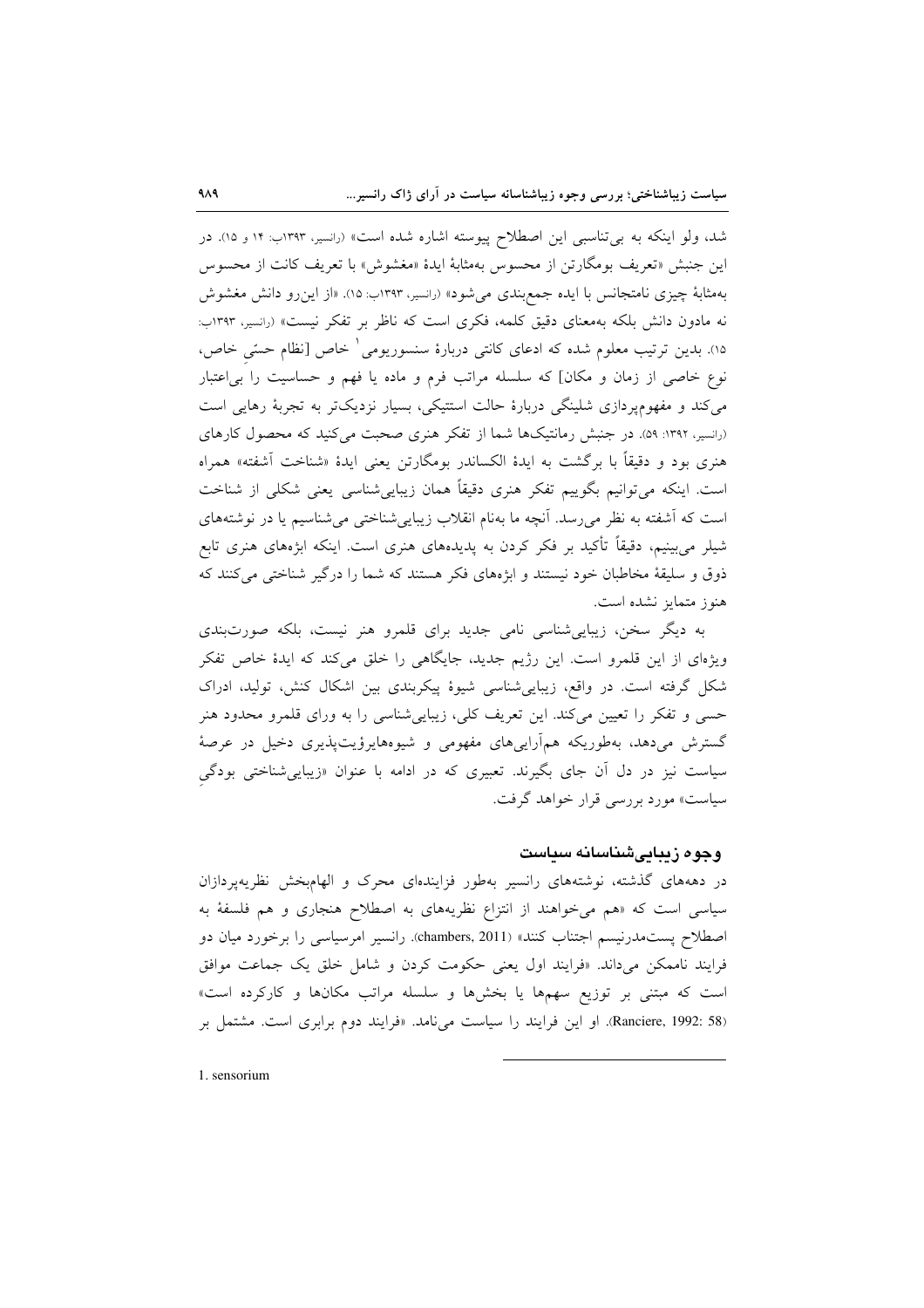مجموعه عملهایی برمبنای این بینش که هر فردی با فرد دیگر برابر است و تلاشی برای این دعوی است» (Ranciere,1992: 58). رانسبر نامی مناسب برای این مجموعه از اعمال را رهایی میداند. شکلی از برون٫یزی که دستهبندیهای محسوس مبتنی بر نظم پلیس ٰ را با بهکار انداختن پیشفرضی اساساً ناهمگن برهم میزند. پیشفرضی متعلق به آنانی که هیچ حقی ندارند و در پایان، خود نیز به ترسیم شکل دیگری از نظم میانجامد که در آن هر موجود ناطقی با هر موجود ناطق دیگری برابر است (رانسیر، ۱۳۹۴ب: ۵۷). بگذارید به شیوهٔ دیگری بیان کنیم که فرایند رهایی اثبات برابری هر موجود سخنگویی با موجود سخنگوی دیگر است .(Ranciere, 1992: 59)

رانسیر با چنین تعریف جدید و منحصربهفردی از سیاست بر آن است که این مفهوم «مخالف، مانع و قطع كنندهٔ آن چيزي است كه او نظم پليس مي نامد» (chambers, 2011). در اين میان پلیس یا نظم پلیسی در تقابل با سیاست شامل همهٔ نهادها و فرایندهای ناظر بر سازماندهی و نمایندگی انواع اجتماعها، اعمال قدرت، توزیع نقشهای اجتماعی و نیز نحوهٔ مشروعیتبخشی به این توزیع است. نظمی که سعی در طبیعیسازی سلطه دارد و آن را بازتولید می کند و در توزیع و بازتوزیع جایگاهها و هویتها به ایجاد شرایطی منتهی می شود که در برابر سیاست قرار میگیرد.

بهزعم رانسیر، «سیاست در نظم پلیسی قرار دارد و به همین دلیل او بهشدت ایدهٔ سیاست خالص را رد میکند. سیاست دقیقاً همان چیزی است که هرگز نباید خالص باشد، سیاست یک عمل ناخالص است؛ فرایندی که در برابر پالایش مقاومت میکند» (chambers, 2011). سیاست در آن لحظهای به وقوع می پیوندد که «آنها» در مقام موجوداتی ناطق، حائز مشخصاتی همساز با دیگرانی که وجود این مشخصات را در آنها نفی میکردند به ایجاد نظمی نوین پرداختند. «در جایی که آنان دریافتند که همچون هر موجود ناطق دیگر، از این موهبت برخوردارند که نهتنها خواست، رنج یا خشمشان را ابراز کنند، بلکه خردشان را نیز متجلی سازند. کنش، عمل و یا اثری که دلالت بر دستهبندی برابریخواهانهٔ محسوسات دارد. آن هم در هر نظم اجتماعی مفروض» (رانسیر، ۱۳۹۴ب: ۵۲). در این شکل قلب سیاست مناقشهای است میان دو گروهی که یکی دارای لوگوس بوده و دیگرانی که از آن بیبهرهاند؛ آنهایی که سخن می گویند و آنهایی که تنها صدایی را تقلید می کنند تا لذت و دردشان را ابراز کنند.

۱. در نظام فکری رانسیر، پلیس یا نظم پلیسی در تقابل با سیاست شامل کلیه نهادها و فرایندهای ناظر بر سازماندهی و نمایندگی انواع اجتماعها، اعمال قدرت، توزیع نقشهای اجتماعی و نیز نحوه مشروعیتبخشی به این توزیع است. نظمی که سعی در طبیعی سازی سلطه داشته و آن را بازتولید میکند و در توزیع و بازتوزیع جایگاهها و هویتها به ایجاد شرایطی منتهی میشود که در برابر سیاست قرار میگیرد..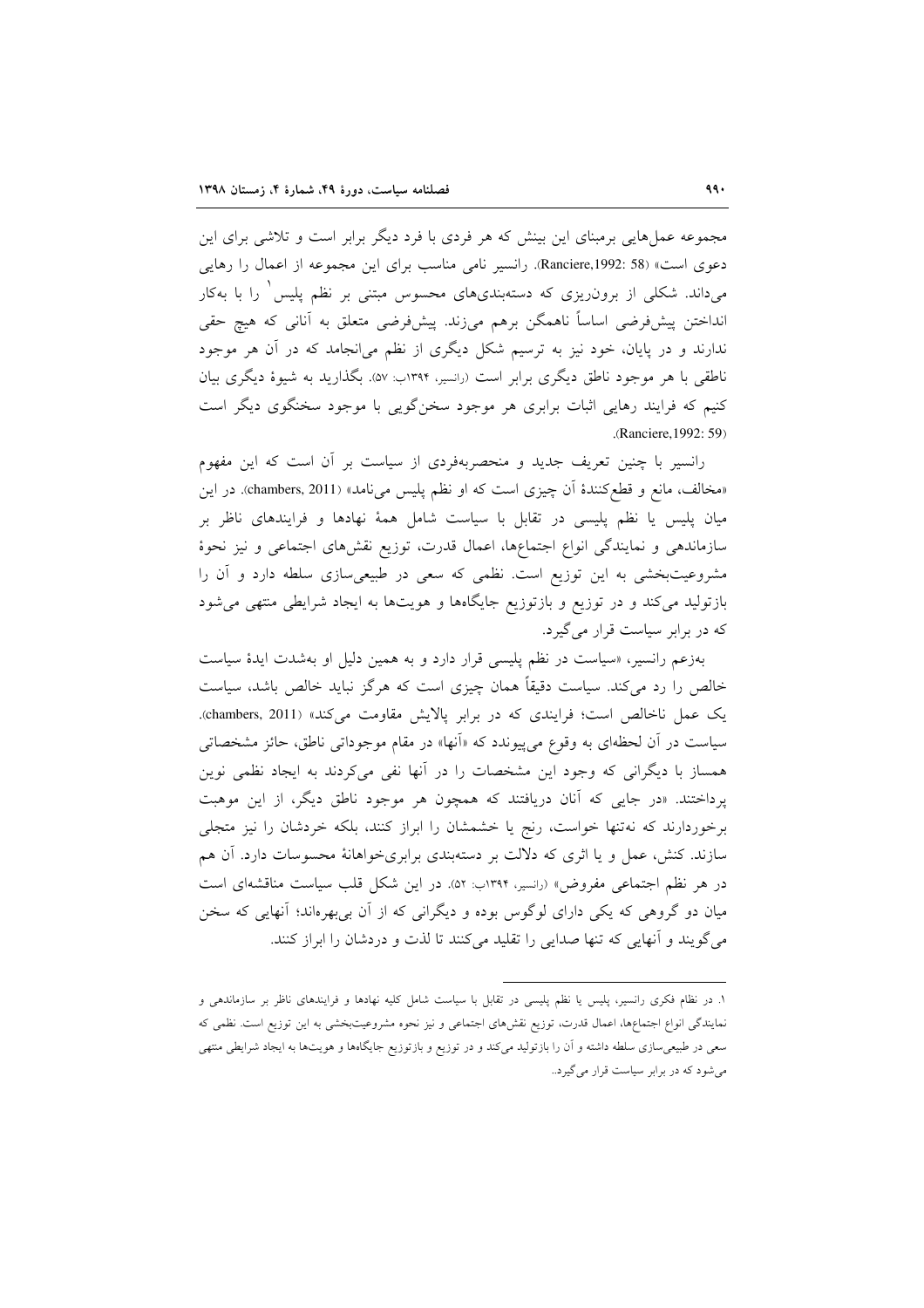بدین ترتیب، سیاست وجود دارد، زیرا آنانی که هیچ حقی برای بازشمرده شدن در مقام موجوداتی ناطق ندارند، برای خود اعتبار دستویا میکنند، جامعهای را با به اشتراک گذاشتن خطایی پی مینهند که هیچکس نیست، مگر همین تقابل اساسی، تقابل میان دو دنیا درون یک دنیا: دنیایی که در آن حضور دارند و دنیایی که در آن نیستند، دنیایی که در آن، چیزی در بین آنها و دیگرانی که آنها را در مقام موجوداتی ناطق به رسمیت نمی شناسند وجود دارد و دنیایی که در آن هیچ چیزی در آن میان نیست (رانسیر، ۱۳۹۴ب: ۵۳). سیاست بخش بندی امر محسوس است، از امر مرئي و امر گفتني، كه اجازه ميدهد (يا نمي دهد) دادههايي مشخص نمود يابند. در این میان، به سوژههایی خاص اجازه میدهد یا نمی دهد که به این دادهها اشاره کنند یا دربارهشان حرف بزنند. شکل خاصی است از درهمتنیدگیراههای بودن، عمل کردن و حرف ز دن (رانسبر، ۱۳۸۸: ۱۰۶).

در یک جمع بندی، می توان گفت سیاست شامل گسترهٔ وسیع کنشها، پراکسیسها، کاربستها، موقعیتهای گفتاری و آثار هنری و ادبی|یمیشود که برابری را در شکافهای پلیسی ایجاد کردهاند. در چنین شرایطی و با وجود فرض برابری سیاست در جایی وجود خواهد داشت که کنشها، افراد ، آثار و … که هیچ حقی برای بازنموده شدن ندارند به تجربه درآیند یا وارد عملی در راستای بازپیکربندی توزیع امر محسوس شوند.

از كهن سياست به فراسياست؛ تهىبودن قلمرو «فلسغهٔ سياسي» از هر گونه بنيان رانسیر در بخشی از کتاب *عدم توافق*به سراغ رابطهٔ سیاست و فلسفه در عبارت «فلسفهٔ سیاسی» رفته و بر آن است که این واژه نشان هیچگونه قلمرو یا تخصصی در فلسفه نیست. در این راستا او به بحث از فیلسوفانی می $\mathbf x$ ردازد که سیاست را در حکم نظمی بشری در جامعه تعریف کردهاند و در سه ریختار کهن سیاست ْ، پیراسیاست ْ و فراسیاست ّ به بحث از آنها می پردازد. این سه ریختار در واقع به آرای متفکرانی میپردازند که بهزعم رانسیر، چهرههای اصلی آنچه او «فلسفهٔ سیاسی» میiامد هستند. چهرههایی که از افلاطون تا هابز و از مارکس تا بوردیو را در بر می گیر د.

بهزعم رانسیر، کهن سیاست که الگویش را افلاطون فراهم آورده است به ابداع رژیمی از درونیات اجتماع می پردازد که «دربرگیرندهٔ اشکال بودن و اشکال انجام دادن [کارها]، اشکال حس کردن و اشکال اندیشیدن است بدون آنکه باقیماندهای داشته باشد (رانسیر،۱۳۹۴ب: ۱۰۸). رژیمی که در آن، قانون همگانی اخلاقیات است که بهشکل توافق میان شخصیت افراد و

- 1. archipolitics
- 2. parapolitics
- 3. metapolitics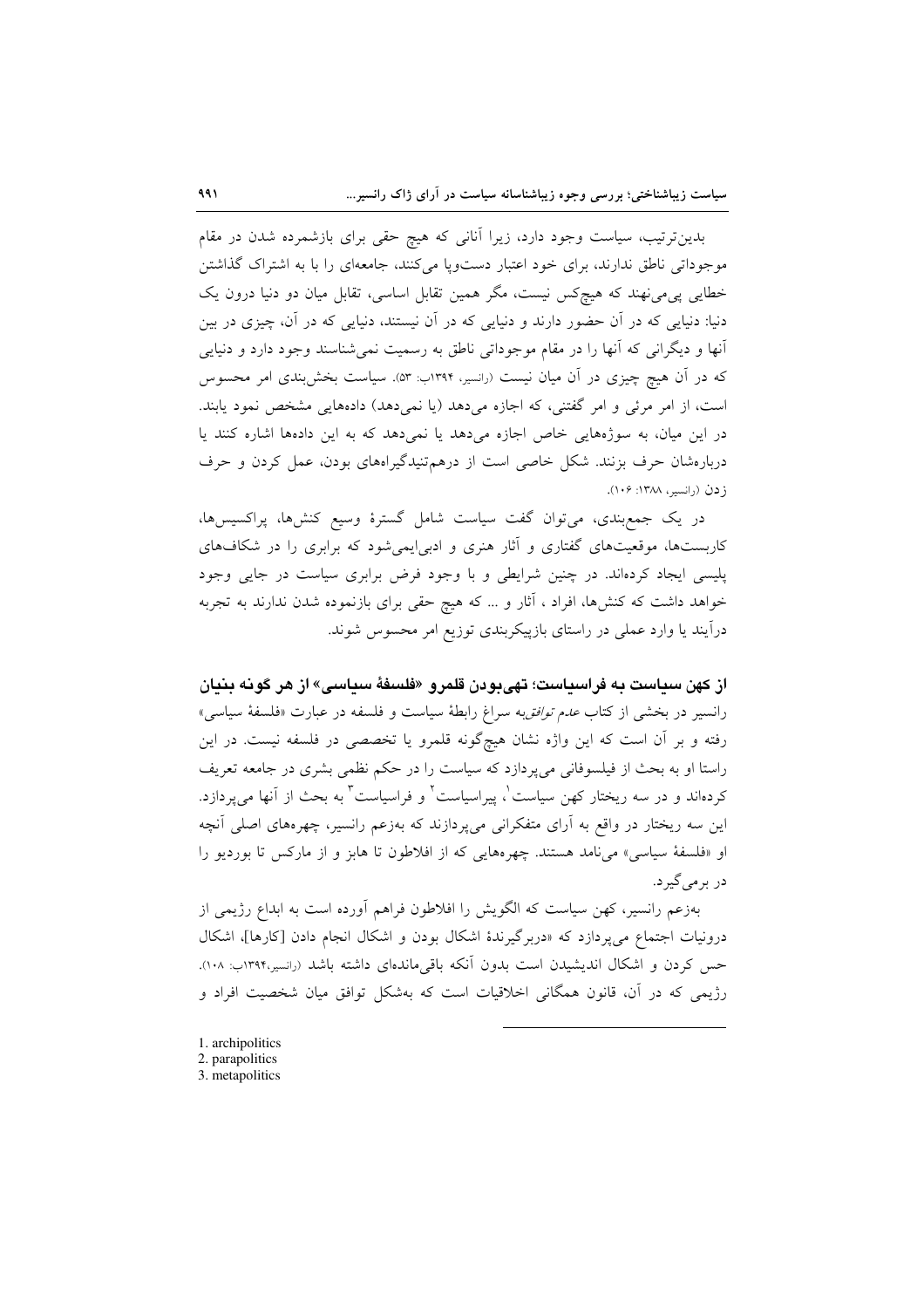ارزشهای اخلاقی جمعی به منصهٔ ظهور میرسد. بهزعم رانسیر، افلاطون به ابداع علومی می پردازد که کار آنها درونی سازی قیود اجتماع است. علومی مرتبط با روح فردی و جمعی که در مدرنیته به نامهای جامعهشناسی و روانشناسی چارچوببندی میشود. در این میان، پروژهٔ جمهوریخواهی به آن صورتیکه در کهنسیاست افلاطونی تعریف میشود، روانشناختی و جامعەشناختى ساختن كامل مۇلفەھاي سازوبرگ سياسى است. «پليتيا، بەجاي مۇلفەھاي آزارندهٔسوژهسازی سیاسی، نقشها، استعدادها، و احساس دریافت یک اجتماع بهعنوان پیکرهایجان یافته از یک روح کلی را می نشاند: توزیع کسبوکار، وحدت گرایش های اخلاقی، و همآوایی در داستانها و ترجمانها» (رانسیر، ۱۳۹۴ب: ۱۰۹).

بدین ترتیب، کهن سیاست، به اَن شکلی که توسط افلاطون صورتبندی شده است، با جایگزینی شکلهای متنوع قوانین اجتماع بهجای مؤلفههای جدلی سیاست به نابودی عناصر آن می پردازد. نتیجهٔ این فرایند «امحای کامل سیاست بهعنوان کنشی متعین است» (رانسیر، ۱۳۹۴ب: ۱۱۰ و ۱۱۱). بهزعم رانسیر، نقطهٔ عطف در این فرایند، جایگزینی یک ویژگی پوچ یعنی آزادی مردم با یک ویژگی به همان اندازه پوچ دیگر یعنی سر به کار خود داشتن پیشهوران است.

اما پیراسیاست که اصالتاً توسط ارسطو ابداع شده است، در نهایت بهدنبال همذات کردن فعالیت سیاسی با نظم پلیسی است، کاری که از منظر خاص بودن سیاست صورت می پذیرد. پیراسیاست در وهلهٔ نخست، «همین مرکزیت بخشیدن به اندیشهٔ سیاسی در جایگاه و روش تخصیص یافتگی امر باستانی است که براساس آن، یک رژیم خود را با شکل خاصی از سلطه تعریف می کند» (رانسیر، ۱۳۹۴ب: ۱۱۴). رانسیر معتقد است، می تواناین گونه مرکزیت بخشیدن را در مدرنیته نیز مشاهده کرد. در جایی که موضوع سیاست را بهصورت طبیعی، قدرت، اصولی که به آن مشروعیت میبخشد و شکلهای توزیع آن میداند. رانسیر در اینجا مثال هابز را میآورد و بر آن است که او هرچه برای نفی آرای ارسطو صورت میدهد «اساساً چرخاندن استدلالهای خود ارسطو - پیروزی میل عقلانی به بقا بر شهوانیات خاص دموکراتها، الیگارشها و جباران- است. او استدلالهای ارسطو را از سطح گروههای درگیر در سطح قدرت به سطح افراد و از نظریهٔ حکومت به نظریهای پیرامون منشأ قدرت می گرداند» (رانسیر، ۱۳۹۴ب:۱۲۰). بهزعم رانسیر، هابز قصد داشته تا ایدهٔ سرشت سیاسی در ذهن مردم باستان را با علم دقیقی به توصیف درآورد؛ امری که توسط هابز و با ارجاع به توصیف نیروهای برانگيزانندهٔ طبيعت بشري صورت يذيرفته است.

این گردش مضاعف که موضوع مرجح «منشأ قدرت» را برای فلسفهٔ سیاسی مدرن ایجاد کرده است، هدفی اکیداً انحصاری دارد: این نگره بهیکباره نقش آنانی را که نقشی ندارند محو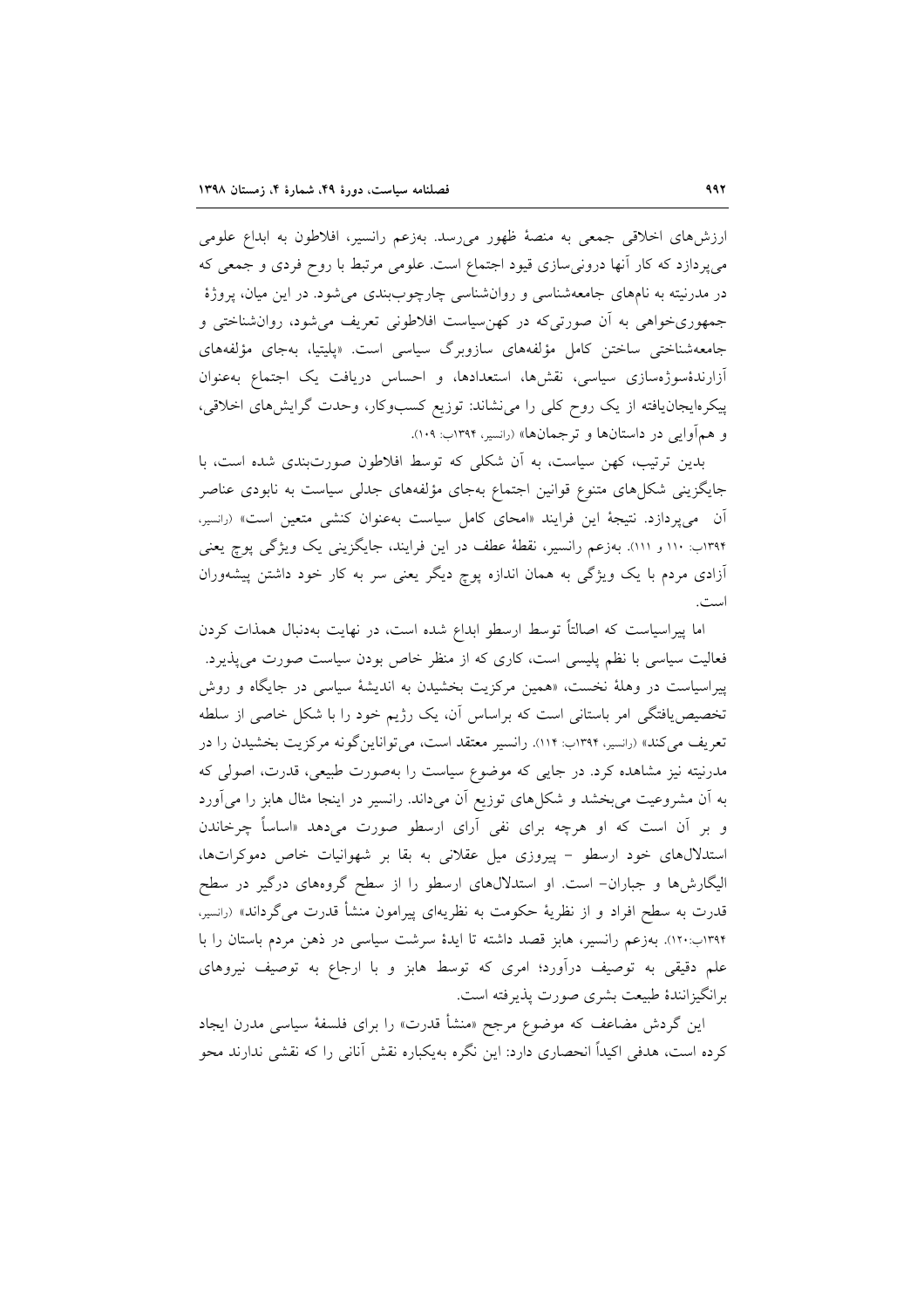می کند. «بر این اساس، خشمی در سیاست وجود دارد که تنها بهواسطهٔ الیناسیون ابتدایی و تام آزادی متعلق به افراد شکل گرفته است. آزادی نمی تواند در معنای سهم آنانی که هیچ سهمی ندارند، یا در مقام ویژگی میانتهی هیچ سوژهٔ سیاسی وجود داشته باشد. آزادی همه یا هیچ است و تنها می تواند به دو صورت وجود داشته باشد: در مقام ویژگی افراد اکیداً غیراجتماعی، در موقعیت الیناسیون رادیکال خود و در شکل شهریاری شهریاران» (رانسیر، ۱۳۹۴ب:۱۲۰). در همین زمینه، موافقت روسو با اینهمانی هابزی پیرامون سلطه بر آن است که «سلطه تنها به خود تکیه دارد، زیرا خارج از آن فقط افراد وجود دارند. تمامی تن وارههای دیگر در بازی سیاست، فرقههایی ساده هستند» (رانسیر، ۱۳۹۴ب: ۱۲۱).

رانسیر معتقد است پیراسیاست مدرن با ابداع طبیعتی ویژه آغاز میشود که عبارت است از تجزیهٔ مردم به افراد. در این شکل، نبرد طبقاتی که سیاست از آن زاده می شود، در جنگ همه عليه همه مستحيل مي شود. از سوي ديگر، اين تفرد وابسته به مشخصهٔ مطلقه بودن قدرت نيز است. قدرتی که مانع درگیری فرقهها و گروهها و ردههاست. «مدرنیته نهتنها حقوق «ذهنی» را بهجای حکومت عینی قانون برمی نشاند که همچنین حقوق را در مقام بنیاد فلسفی اجتماع سیاسی ابداع می کند» (رانسیر، ۱۳۹۴ب: ۱۲۲). رانسیر معتقد است چنین ابداعی همراستا با اسطورهٔ «منشأ قدرت» به نابودی روابط پرکشمکش میان بخشهای مختلف اجتماع می|نجامد. این ابداع دوشادوش اسطورهٔ منشأ قدرت، افسانهای که به رابطهٔ افراد با کلیت اجتماع میپردازد، راه را برای نابودی روابط متنازع میان بخشهای اجتماع هموار می سازد.

نظم اجتماعی، بهزعم رانسیر، برمفهومی از برابری تکیه دارد که در عینحال ویرانگر آن نیز است، چراکه نمی تواند شامل همهٔآزادیهایی باشد که چنین شکلی از برابری در آن به وقوع پیوسته است. بنابراین، «برابری و آزادی باید از آغاز همذات یکدیگر باشند و با یکدیگر نابود شوند» (رانسیر، ۱۳۹۴ب: ۱۲۳). بەزعم رانسیر، داستان منشأ قدرت که به نظر می٫رسد صلح و وفاق اجتماعی براساس آن سامان یافته است، در بلندمدت یهنهٔ منازعه را بهشکلی رادیکال تر از زمان باستان پیش میکشد.

در ميانهٔ اين فعل و انفعالات، سومين شكل كهنالگويي «سياست فيلسوفان» به نام فراسیاست انگارهبندی می شود. در این شکل، فراسیاست در رابطهای پیوسته با کهن سیاست قرار می گیرد. کهن سیاستی که«شکاف رادیکال میان عدالت واقعی که بازسازی دستهبندیهای الهی است و به صحنه کشاندن دموکراتیک خطارا که همراه با حکومت بی عدالتی است آشکارا اعلام می کند و فراسیاست نیز متقارناً، مازاد رادیکالی را در آن بی عدالتی و نابرابری که سیاست بهعنوان عدالت و برابری پیش می آورد، آشکار میسازد. فراسیاست خطای مطلق را آشکارا ابراز می کند، مازاد خطایی که هر شکلی از کاربست سیاسی مباحثه برابری را ناممکن می سازد»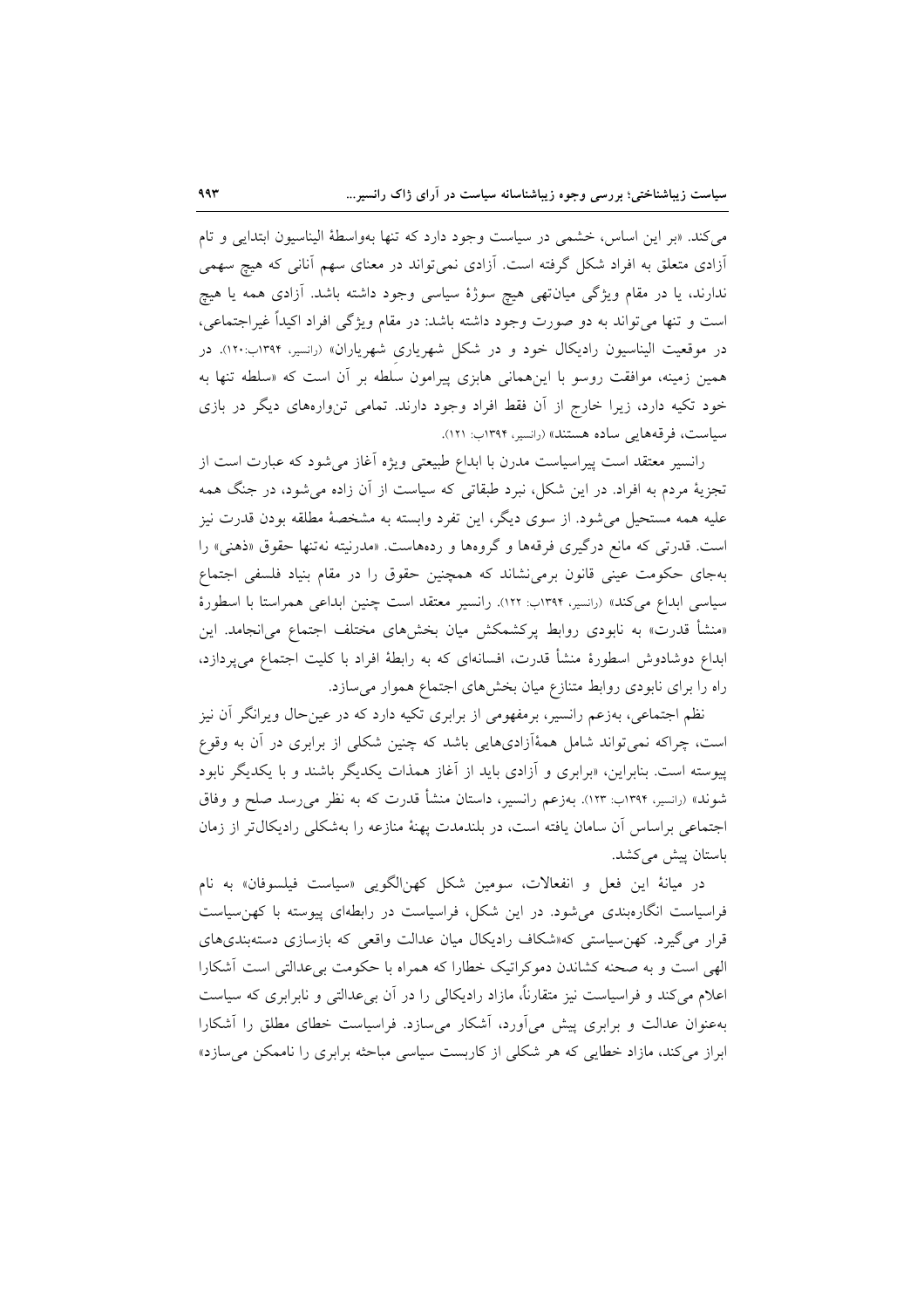(رانسیر، ۱۳۹۴ب: ۱۲۶). در خصوص این مازاد نیز، فراسیاست یکی از حقایق سیاست را فاش می کند؛ «اینکه حقیقت سیاست آشکارسازی نادرستی آن است. این شکافی است میان فرایندهای سیاسی نامگذاری یا تقریر، و واقعیاتی که در شمول [این فرایندها] قرار می گیرند» (رانسیہ، ۱۳۹۴پ: ۱۲۶).

فراسیاست چنین واقعیتی را امر اجتماعی، مسئلهٔ اجتماعی، و جنبش های اصیلی اجتماعی مینامد. بهزعم رانسیر، امر اجتماعی واقعیت سیاست نیست، مگر آنکه واقعیت نادرستی آن باشد. در سازوبرگ «فلسفهٔ سیاسی» مدرن حقیقت سیاست دیگر در مقام یک جوهر یا ایده بر فراز آن قرار ندارد، بلکه حقیقت سیاست در زیر یا در پس آن جای گرفته است. درون چیزی که آن را مخفی میکند و فقط برای مخفی کردن آن وجود دارد. «فراسیاست کاربست این حقيقت يكتاست، حقيقتي كه ديگر، نه در مواجهه با واقع بودگي دموكراتيك به عنوان الگوي مناسبی برای رویارویی با صور خیالی مرگبار، که در راز زندگی و مرگ یافت می شود که در مرکزی ترین نقطهٔ هر شکلی از بیان سیاست چنبره زده است» (رانسیر، ۱۳۹۴ ب: ۱۲۶ و ۱۲۷).

بەزعم رانسیر، اگر کھن سیاست باستانی دوایی برای سلامت اجتماع تجویز میکرد، فراسیاست مدرن خود را بهصورت دستگاهی برای شناخت نشانگان بیماری ارائه می کند که کوچکترین نشانهای از ناحقیقت در هر شکلی از تفکیک سیاسی-مثلاً میان انسانها و شهروندان- را تشخیص میدهد (رانسیر، ۱۳۹۴ب: ۱۲۷). رانسیر معتقد است آنچه در زبان پلیسی «پایان سیاست» نامیده می شود، احتمالاً در حقیقت چیزی نیست مگر تکمیل فرایندی که بهواسطهٔ اَن، فراسیاست بهصورتی جداییناپذیر با سیاست عجین میشود و همه چیز را در مقام «سیاست» به هم میپیوندد، اما در عینحال، آن را از درون تهی میسازد و موجب میشود تا خطای برسازندهٔ سیاست، به نام نقد تمام تجلیات سیاست محو شود» (رانسیر، ۱۳۹۴ب: ۱۳۲). بدین ترتیب، پایان سیاست بهزعم رانسیر و بهطور خلاصه، فقط شکل دیگری از فراسیاست مارکسیستی است، اما در شکلی لیبرال و سرمایهدارانهاش است. این مفهوم، یعنی پایان سیاست مرحلهٔ پایانی مداخلهٔ فراسیاست است که تهی بودن حقیقت سیاست را تصدیق می کند. امری كه به تكميل برنامهٔ فلسفهٔسیاسی میانجامد.

رانسیر در برابر این روایت موجود و با نقد آن به «در هم شکستن به اصطلاح همبستگی میان سیاست رهایی بخش و هر نوع جهت یکطرفه تاریخ یا هر نوع «روایت کلان» پرداخت. هدف او نشان دادن این نکته بود که هیچ نوع «پایان» سیاست در کار نیست، اینکه سیاست یک فعالیت مازاد یا اضافی ْ متزلزل است ، و هنوز بر لبهٔ فروپاشی است (رانسیر، ۱۳۹۲: ۶۸). در این

1. Surplus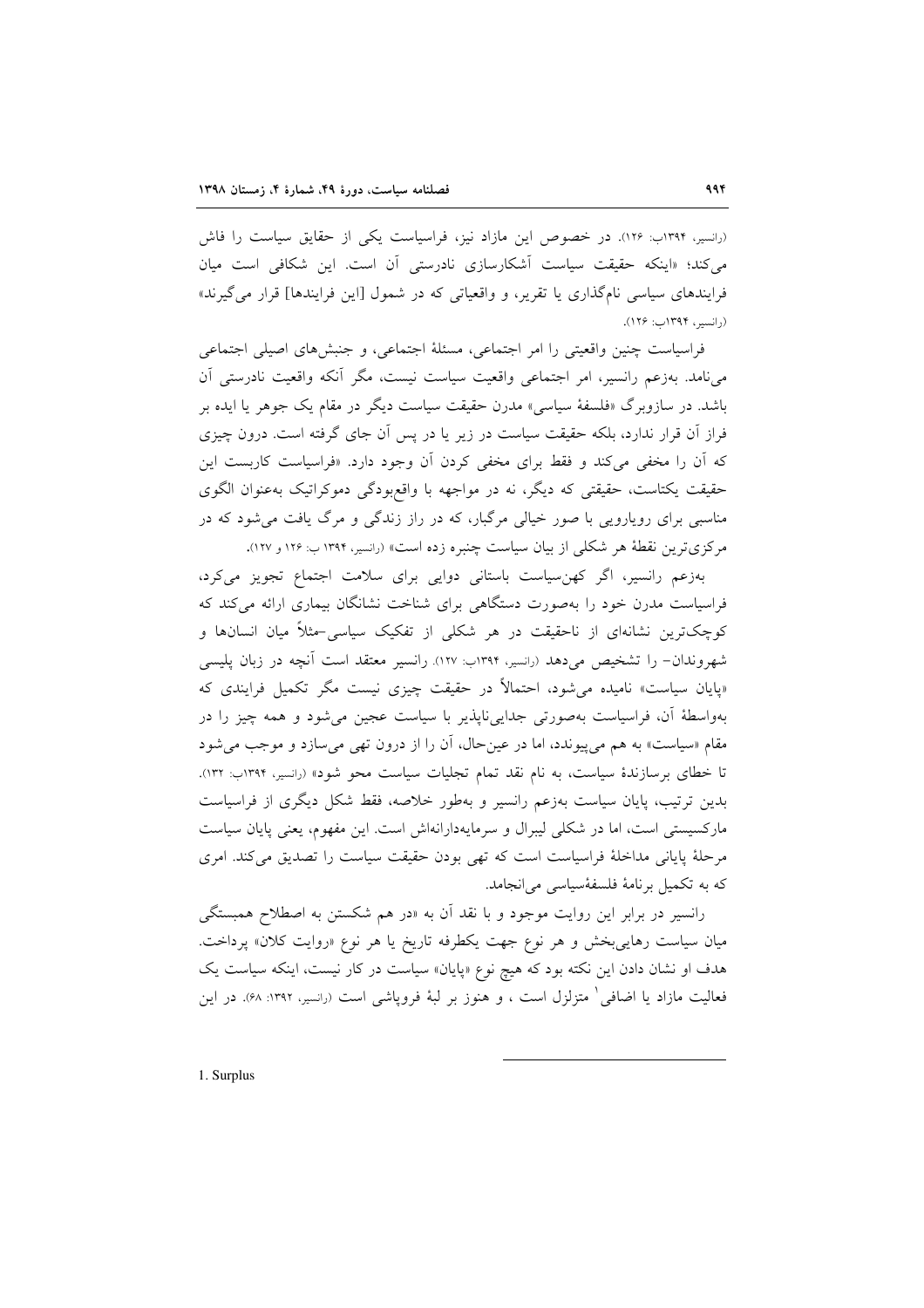میان، دغدغهٔ رانسیر، «تلاش برای ساختن نوعی پارادایم «تاریخهندی» که به یکسان در تقابل با روایتهای متقارن یکطرفهٔ پیشرفت و انحطاط، هر دو، است. «رانسیر این تضاد و چندزمان مندی را در تقابل با یکسویگی مقولهٔ مدرنیته قرار میدهد. «مدرنیتهٔ استوار بر فرض وجود پیوندی ساده میان یک فرایند تاریخی رهاییبخشی سیاسی و یک فرایند تاریخی خود اًیین سازی کنشهای هنری بود. با این کار، سرشت پرتضاد رژیم زیباشناختی هنر و سیاست آن را پنهان ساخت. وقتي تضاد بيش از حد آشكار شد، فقط برحسب نوعي «فروپاشي» مدرنيته می شد تفسیرش کرد» (رانسیر، ۱۳۹۲: ۷۳).

به نظر رانسیر، آنچه از هدف اساسی فلسفهٔ سیاسی به نظر می رسد، کسب اطمینان از برقراری ارتباط میان دکترینهای کلاسیک و بزرگ و صور معمول مشروعیتبخشی به دولتهایی است که ما آنها را با نام لیبرال دموکراسی می شناسیم. او بر آن است که فلسفه زمانی سیاسی میشود که شک و تحیری در خور سیاست را به آغوش می کشد. سیاست نیز فعالیتی است که برابری را موضوع خود قرار میدهد و اصل عدالت بهواسطهٔ توزیع سهم اجتماع، به صورتی که در این شک تعریف شده تغییر شکل می یابد.

#### نتىجە

آرای رانسیر نشاندهندهٔ گسستی در فضای فکری جهان امروز و احیای تفکر معطوف به حقیقت در تقابل با انواع بازیهای زبانی، متنی و معنایی است. او در راستای دغدغهٔ خود یعنی «اشاره به بعد زیباییشناختی تجربهٔ سیاسی» به سیاست در راستای کوششی برای پیکربندی مجدد دستهبندیهای زمان و مکان میپردازد. در جایی که سیاست بهمثابهٔ شکل متفاوتی از اختلاف به توزیع مجدد امر محسوس شده و شکافی در نظم محسوس ایجاد میکند. کنشها و کاربستهایی که در راستای رهاییبخشی به زدودن و فراروی از نظم موجود پرداخته و رایجترین دستهبندیهای زمانی - مکانی را بی اعتبار میکنند. در مقالهٔ حاضر سعی شد تا با پیشفرض گرفتن درونبودگی دو حوزهٔ سیاست و زیباییشناسی و اینکه هر دو حوزه از راههای موازی به موضوعات واحدی می پردازند، اثرگذاری این دو ساحت بر توزیع امر محسوس بررسی شود؛ آن هم در جایبی که به تحقق امر سیاسی منجر میشد. این امر با بررسی و بازشناسی بُعد زیباییشناسانهٔ تجربهٔ سیاسی در اثر *شبهای کارگران* پی گرفته شد؛ تلاش زیباشناسانهٔ کارگران برای پیکربندی مجدد دستهبندیهای زمان و مکان برای رهایی از نظم بازنمایانه. این پیکربندی مجدد در یک انقلاب زیباییشناسانه به رهایی کارگران از حکم افلاطونی بهمثابه توزیع امر محسوس منجر میشد و در نهایت به بیان کردن و صدا بخشیدن به

1. Historicity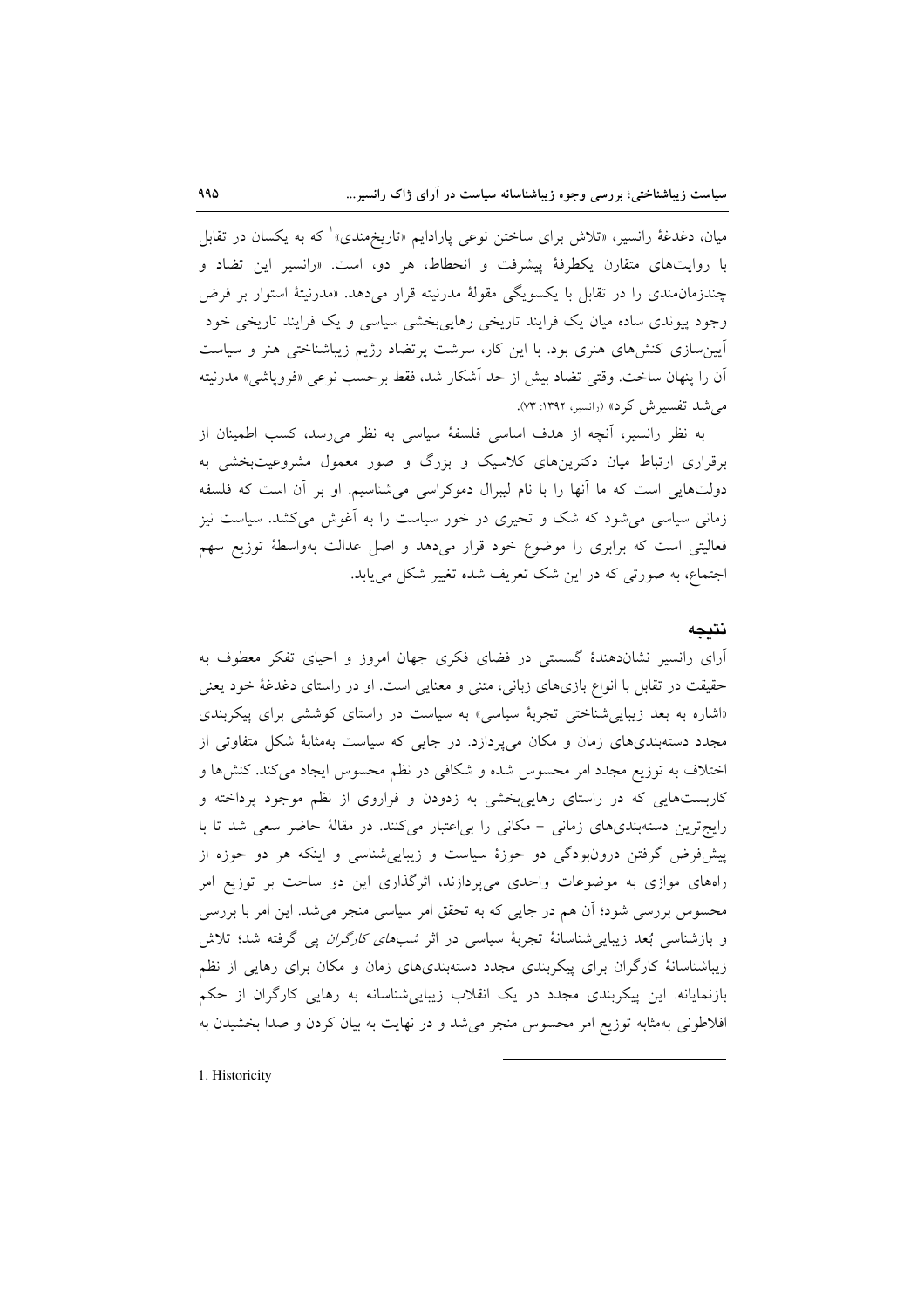تجربهٔ کارگران بهمنزلهٔ تجربهای مشترک در زبان مناظرهٔ عمومی می(نجامید. جایی که سیاست بهعنوان کنش هایی چون شب; ندهداری، نوشتن، فلسفیدن و … از سوی کارگران در دهههای ۱۸۳۰ و ۱۸۴۰ سیاست را در راستای رهایی از نظم نمادین به ارمغان می آورد.

در این میان، تبارشناسانی ایدهٔ «صور پیشینی حساسیت» در زیبایی شناسی کانت و تدقیق در ریشههای مفهومی این واژه ما را به این مساله رهنمون کرد که ابژههای هنری تابع ذوق و سليقهٔ مخاطبان خود نيستند و ابژههاي فكر هستند؛ ابژههايي كه شما را درگير شناختي مي كنند که هنوز متمایز نشدهاند. بدینگونه، زیباییشناسیبه ورای قلمرو محدود هنر گسترش یافته و همآرایی های مفهومی و شیوههای رؤیت پذیری دخیل در عرصهٔ سیاست نیز در دل آن جای میگیرند. در همین راستا، رویکرد رانسیر در واکاوی مفهوم سیاست، بحث او را بهسمت ریشهها و هم برآیندهای حاضر پیش می برد که کاوش در حوزههای کهن سیاست تا فراسیاست نمونهٔ عینی آن است. او در راستای بازتعریف مفهوم سیاست آن را از زیر چتر یکهتازی مفهوم قدرت خلاص ساخته و در راستای ایدهٔ مرکزی رهایی و مقاومت مطرح می سازد. در واقع، سیاست با عطف به برابری و رهایی به رویارویی با منطق پلیس می پردازد و مجموعهٔ اعمال، کنشها و کاربستهایی را شامل می شود که در راستای تحقق برابری به فراروی از توزیع امر محسوس میپردازند و سیاست را محقق میسازند. در این شکل، سیاست با برهمزدن ترتیب و آرایش نظم محسوس به سهمدار کردن بی سهمها و مداخله در امور قابل رؤيت و قابل ديدن مي پردازد. اين امر خود منجر به مرئي كردن آنچه نامرئي بوده و شنيدني کردن صدایی ناشنیده می شود.

#### منابع و مآخذ

#### الف) فارسى

- ۱. رانسیر، ژاک (۱۳۸۸). «سیاست ادبیات»، ترجمهٔ امیر احمدی اَریان، **زیباشناخت**، سال دهم، ش ۲۱، نیمسال دوم، ۱۲۱  $\lambda \cdot \Delta$ 
	- ۲. رانسیر، ژاک، (۱۳۹۰ الف). **تماشاگر رهایی یافته**، ترجمهٔ بابک سلیمیزاده.
- 3. http://mindmotor.biz/Mind/?p=2330 ۴. رانسیر، ژاک (۱۳۹۰ ب). **تماشاگر رهایییافته**، ترجمهٔ صالح نجفی، مهدی امیرخانلو.
- ۵. رانسیر، ژاک (۱۳۹۰ الف). **تأملی بر عدم اجماع: سیاست و استتیک**، ترجمهٔ بابک سلیمیزاده www.mindmotor.info
	- ۶. رانسیر، ژاک (۱۳۹۱). **شبهای کارگران**، ترجمهٔ صالح نجفی، انتشارات رادیو فنگ.
	- ۷. رانسیر، ژاک (۱۳۹۲). ده تز در باب سیاست با دو پیوست، ترجمهٔ امید مهرگان، تهران: رخداد نو.
	- ٨. رانسیر، ژاک (١٣٩٣ الف). **سیاستورزی زیباییشناسی**، ترجمهٔ فتاح محمدی، تهران: هزارهٔ سوم.
		- ۹. رانسیر، ژاک (۱۳۹۳ ب). **ناخودآگاه استتیک**، ترجمهٔ مجید نظری، تهران: ناهید.
- ۱۰. رانسیر، ژاک (۱۳۹۴ الف). آ**غاز سیاست**، ترجمهٔ امیر کیانپور و ارسلان ریحانزاده، نامهای سیاست، گزینش و ویرایش: مراد فرهاديور، بارانه عماديان، آرش ويسي، تهران: بيدگل.